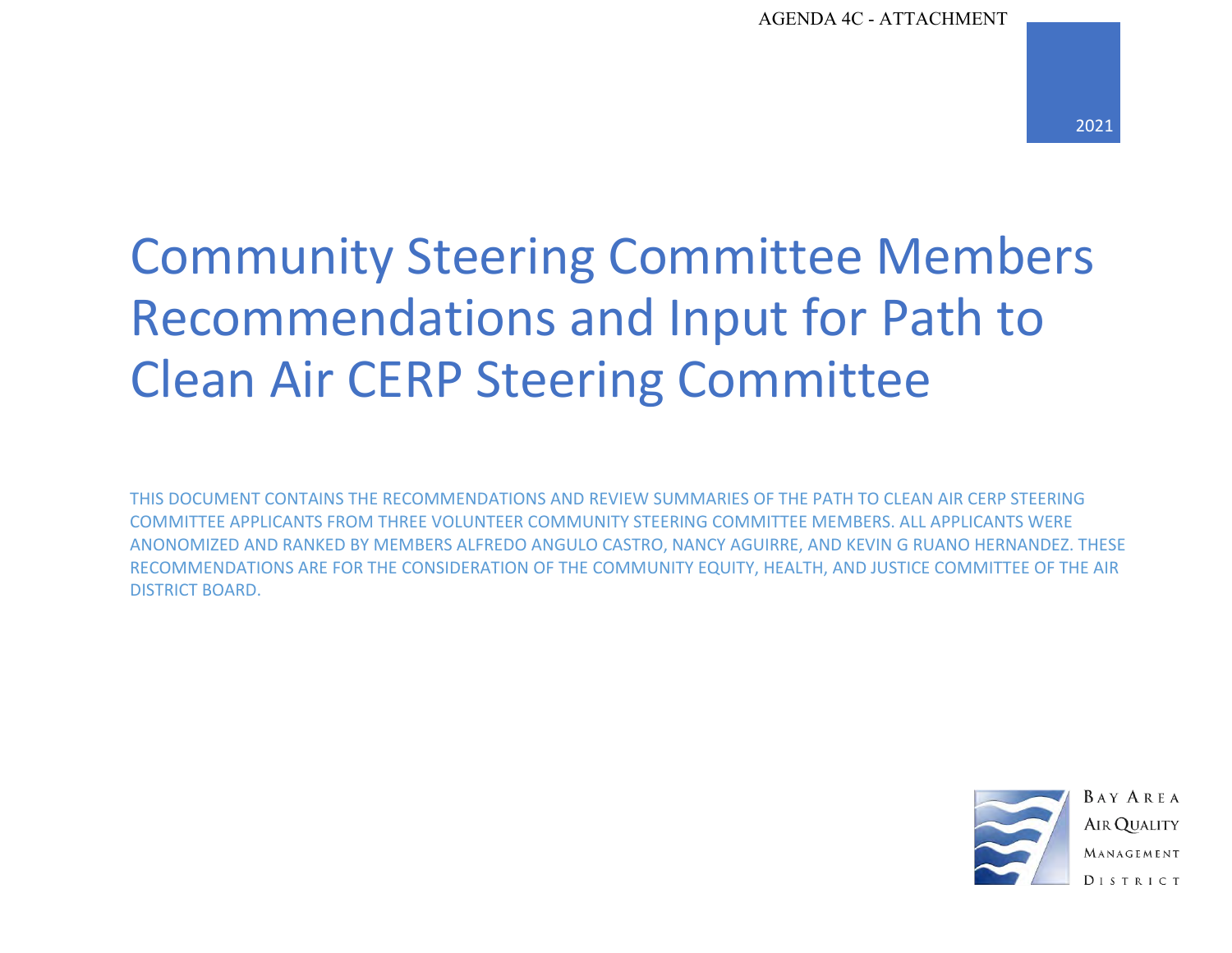|                             | <b>COMMUNITY</b><br><b>STEERING COMMITTEE</b><br><b>RECOMMENDATIONS</b> |                                                |                                 | <b>MEMBER/LIVE/WORK IN STUDY AREA</b>                        | <b>SECTOR</b>                |                           | <b>DEMOGRAPHICS</b>                          |                                                             |                                                       |                 |                                  |                                  |
|-----------------------------|-------------------------------------------------------------------------|------------------------------------------------|---------------------------------|--------------------------------------------------------------|------------------------------|---------------------------|----------------------------------------------|-------------------------------------------------------------|-------------------------------------------------------|-----------------|----------------------------------|----------------------------------|
| Applicant<br>Name           | Average<br>Score                                                        | Community<br>Steering<br>Committee<br>Comments | <b>Applicant City /</b><br>Town | Neighborhood<br>(if applicable)                              | Live<br>in<br>Study<br>Area? | Work in<br>Study<br>Area? | Employer                                     | Primary<br>Sector<br>Represented                            | Secondary<br>Sector<br>Represented<br>(if applicable) | Gender          | Ethnicity                        | <b>COI</b><br>Form<br>yes/<br>no |
| Simren<br>Sandhu            | 8.3                                                                     | See<br>Comments                                | San Pablo                       | San Pablo<br>(Contra Costa<br>College)                       | Yes                          | Yes                       | Youth V.<br>Apocalypse                       | Youth                                                       | N/A                                                   | Female          | Asian                            | Yes                              |
| Marisol<br>(Noell) Cantú    | 7.7                                                                     | <b>See</b><br><b>Comments</b>                  | Richmond                        | Richmond<br>Heights<br>Neighborhood<br>Council               | Yes                          | Yes                       | Contra Costa<br>College                      | People who<br>live in the<br>Richmond-<br>San Pablo<br>Area | N/A                                                   | Female          | Hispanic /<br>Latinx             | Yes                              |
| Daniella<br>Zacky           | 7.3                                                                     | See<br>Comments                                | Alameda                         | Not applicable                                               | No                           | Yes                       | Richmond<br>Progressive<br>Alliance          | Community-<br>serving<br>organization                       | N/A                                                   | She $/$<br>They | Hispanic /<br>Latinx,<br>Jewish  | Yes                              |
| Michelle<br>Gomez<br>Garcia | $\overline{7}$                                                          | <b>See</b><br><b>Comments</b>                  | North<br>Richmond               | North Richmond<br>(Unincorporated<br>Contra Costa<br>County) | Yes                          | No                        |                                              | People who<br>live in the<br>Richmond-<br>San Pablo<br>Area | N/A                                                   | Female          | Hispanic /<br>Latinx             | <b>No</b>                        |
| <b>Andres Soto</b>          | $\overline{7}$                                                          | See<br><b>Comments</b>                         | Richmond                        | No answer                                                    | No                           | Yes                       | Communities<br>for a Better<br>Environment   | Community-<br>serving<br>organization                       | N/A                                                   | Male            | Chicano /<br>Mestizo /<br>Latino | Yes                              |
| Joann<br>Pavlinec           | 6.7                                                                     | <b>See</b><br><b>Comments</b>                  | Richmond                        | East Richmond<br>Heights                                     | Yes                          | <b>No</b>                 | N/A - Retired                                | Neighbor-<br>hood group                                     | Government<br>- Land Use                              | Female          | Caucasian<br>/ White             | Yes                              |
| <b>Floy Andrews</b>         | 6                                                                       | <b>See</b><br><b>Comments</b>                  | Richmond                        | Point Richmond<br>Neighborhood<br>Council                    | Yes                          | Yes                       | Self-<br>employed,<br>Contra Costa<br>County | People who<br>live in the<br>Richmond-<br>San Pablo<br>Area | Community-<br>serving<br>organization                 | Female          | Caucasian<br>/ White             | Yes                              |
| Manuel<br>Gomez             | 6                                                                       | <b>See</b><br><b>Comments</b>                  | Richmond                        | Park Plaza<br>Neighborhood<br>Council                        | Yes                          | Yes                       | Lifelong<br><b>Medical Clinic</b>            | Youth                                                       | N/A                                                   | Male            | Hispanic /<br>Latinx             | No                               |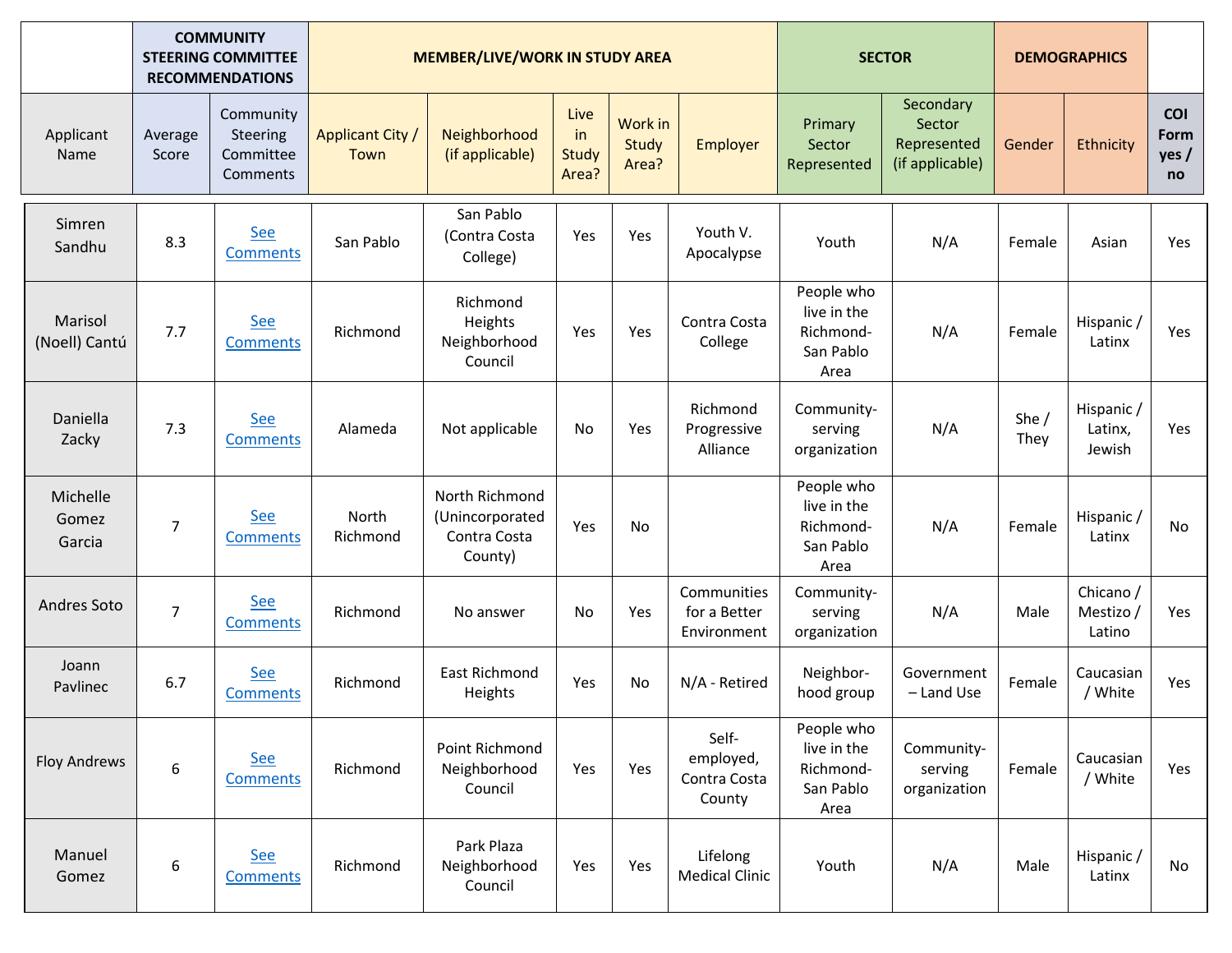|                     | <b>COMMUNITY</b><br><b>STEERING COMMITTEE</b><br><b>RECOMMENDATIONS</b> |                                                | <b>MEMBER/LIVE/WORK IN STUDY AREA</b> |                                         |                              |                           |                                               | <b>SECTOR</b>                                               |                                                       | <b>DEMOGRAPHICS</b> |                      |                            |
|---------------------|-------------------------------------------------------------------------|------------------------------------------------|---------------------------------------|-----------------------------------------|------------------------------|---------------------------|-----------------------------------------------|-------------------------------------------------------------|-------------------------------------------------------|---------------------|----------------------|----------------------------|
| Applicant<br>Name   | Average<br>Score                                                        | Community<br>Steering<br>Committee<br>Comments | <b>Applicant City /</b><br>Town       | Neighborhood<br>(if applicable)         | Live<br>in<br>Study<br>Area? | Work in<br>Study<br>Area? | Employer                                      | Primary<br>Sector<br>Represented                            | Secondary<br>Sector<br>Represented<br>(if applicable) | Gender              | Ethnicity            | COI<br>Form<br>yes /<br>no |
| Julia Walsh         | 5.3                                                                     | <b>See</b><br><b>Comments</b>                  | Piedmont                              | Not applicable                          | No                           | No                        | N/A - Retired                                 | Community-<br>serving<br>organization                       | N/A                                                   | Female              | Caucasian<br>/ White | Yes                        |
| Matt Renner         | 5.3                                                                     | <b>See</b><br><b>Comments</b>                  | Richmond                              | <b>East Richmond</b><br>Heights         | Yes                          | Yes                       | The Climate<br>Mobilization                   | People who<br>live in the<br>Richmond-<br>San Pablo<br>Area | N/A                                                   | Male                | Caucasian<br>/ White | Yes                        |
| Bethany<br>Lourie   | 5                                                                       | <b>See</b><br><b>Comments</b>                  | Richmond                              | North & East<br>Neighborhood<br>Council | Yes                          | No                        | Berkeley<br>Unified<br><b>School District</b> | People who<br>live in the<br>Richmond-<br>San Pablo<br>Area | Other $-$<br>Education<br>Provider                    | Female              | Caucasian<br>/ White | Yes                        |
| Lea Murray          | 5                                                                       | <b>See</b><br><b>Comments</b>                  | Richmond                              | No answer                               | No                           | Yes                       | Collaborising                                 | Other -                                                     | N/A                                                   | Female              | Black /<br>African   | Yes                        |
| James Becker        | 4.7                                                                     | <b>See</b><br><b>Comments</b>                  | Richmond                              | Not applicable                          | No                           | Yes                       | Richmond<br>Community<br>Foundation           | Community-<br>serving<br>organization                       | Other $-$<br>Foundation/<br>Philanthropy              | Male                | Caucasian<br>/ White | Yes                        |
| <b>Troy Almeida</b> | 4.7                                                                     | <b>See</b><br><b>Comments</b>                  | El Sobrante                           | El Sobrante                             | No                           | <b>No</b>                 | <b>SFGH</b>                                   | Health care<br>provider                                     | N/A                                                   | Male                | Black /<br>African   | Yes                        |
| David Tucker        | 4.7                                                                     | <b>See</b><br><b>Comments</b>                  | Richmond                              | No Answer                               | No                           | No                        | Self-<br>employed                             | People who<br>live in the<br>Richmond-<br>San Pablo<br>Area | Industry/<br>business                                 | Male                | Black /<br>African   | Yes                        |
| <b>Brian Gillis</b> | 4.3                                                                     | <b>See</b><br><b>Comments</b>                  | Richmond                              | Pullman<br>Neighborhood<br>Council      | Yes                          | No                        | N/A - Student                                 | People who<br>live in the<br>Richmond-<br>San Pablo<br>Area | N/A                                                   | Male                | Caucasian<br>/ White | Yes                        |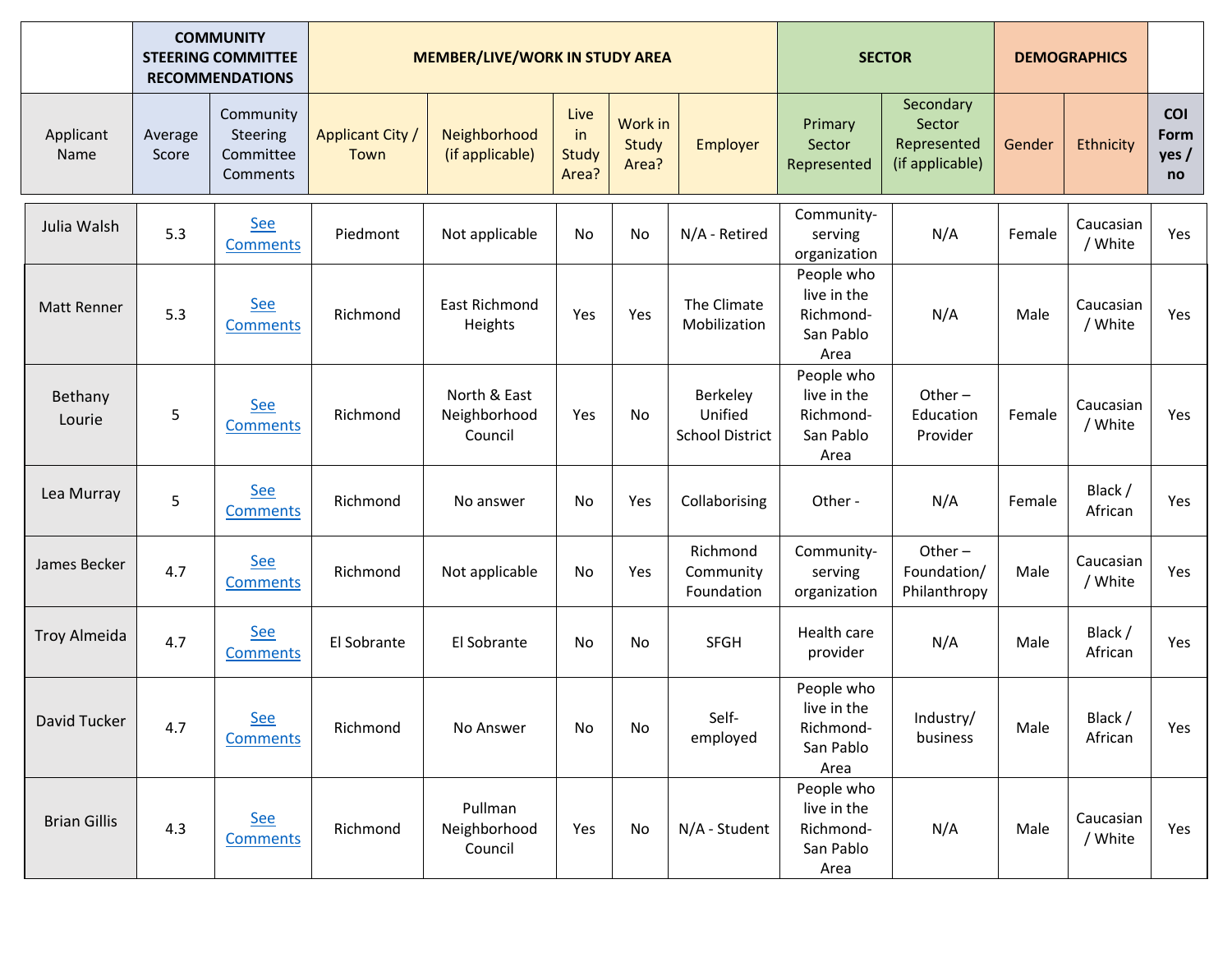|                                  | <b>COMMUNITY</b><br><b>STEERING COMMITTEE</b><br><b>RECOMMENDATIONS</b> |                                                | <b>MEMBER/LIVE/WORK IN STUDY AREA</b> |                                          |                              |                           |                        | <b>SECTOR</b>                                               |                                                       | <b>DEMOGRAPHICS</b> |                                            |                            |
|----------------------------------|-------------------------------------------------------------------------|------------------------------------------------|---------------------------------------|------------------------------------------|------------------------------|---------------------------|------------------------|-------------------------------------------------------------|-------------------------------------------------------|---------------------|--------------------------------------------|----------------------------|
| Applicant<br>Name                | Average<br>Score                                                        | Community<br>Steering<br>Committee<br>Comments | <b>Applicant City /</b><br>Town       | Neighborhood<br>(if applicable)          | Live<br>in<br>Study<br>Area? | Work in<br>Study<br>Area? | Employer               | Primary<br>Sector<br>Represented                            | Secondary<br>Sector<br>Represented<br>(if applicable) | Gender              | Ethnicity                                  | COI<br>Form<br>yes /<br>no |
| Adam W<br>Oliver                 | 4                                                                       | <b>See</b><br><b>Comments</b>                  | Richmond                              | Marina Bay<br>Neighborhood<br>Council    | Yes                          | No                        | N/A - Retired          | People who<br>live in the<br>Richmond-<br>San Pablo<br>Area | N/A                                                   | Male                | Black/<br>African,<br>Caucasian<br>/ White | Yes                        |
| Oscar Garcia                     | $\overline{\mathcal{A}}$                                                | See<br><b>Comments</b>                         | Richmond                              | Iron Triangle<br>Neighborhood<br>Council | Yes                          | Yes                       | Chevron                | Neighbor-<br>hood group                                     | N/A                                                   | Male                | Hispanic /<br>Latinx                       | Yes                        |
| Allan<br>Moskowitz               | 3.7                                                                     | <b>See</b><br><b>Comments</b>                  | San Pablo                             | San Pablo                                | Yes                          | Yes                       | Self-<br>employed      | Industry/<br>business                                       | N/A                                                   | Male                | Caucasian<br>/ White                       | Yes                        |
| Maria<br>Hernandez               | 2.7                                                                     | <b>See</b><br><b>Comments</b>                  | San Pablo                             | No Answer                                | No                           | No                        |                        | People who<br>live in the<br>Richmond-<br>San Pablo<br>Area | N/A                                                   | Female              | Hispanic /<br>Latinx                       | No                         |
| Whitney<br>Richardson            | $\overline{2}$                                                          | <b>See</b><br><b>Comments</b>                  | Richmond                              | Marina Bay<br>Neighborhood<br>Council    | Yes                          | Yes                       | State of<br>California | People who<br>live in the<br>Richmond-<br>San Pablo<br>Area | N/A                                                   | No<br>Answer        | No<br>Answer                               | Yes                        |
| Antoinette<br>Bailey-<br>Nesbitt | $\mathbf{1}$                                                            | <b>See</b><br><b>Comments</b>                  | Richmond                              | Park Plaza<br>Neighborhood<br>Council    | Yes                          | No                        |                        | N/A                                                         | N/A                                                   | No<br>Answer        | No<br>Answer                               | No                         |
| Rae Jones                        | 0.7                                                                     | <b>See</b><br><b>Comments</b>                  | Berkeley                              | No Answer                                | No                           | Yes                       | N/A                    | N/A                                                         | N/A                                                   | No<br>Answer        | No<br>Answer                               | No                         |
| Susan<br>Nishizaka               | 0.7                                                                     | <b>See</b><br><b>Comments</b>                  | Richmond                              | No Answer                                | No                           | No                        | N/A                    | Neighbor-<br>hood group                                     | N/A                                                   | No<br>Answer        | No<br>Answer                               | No                         |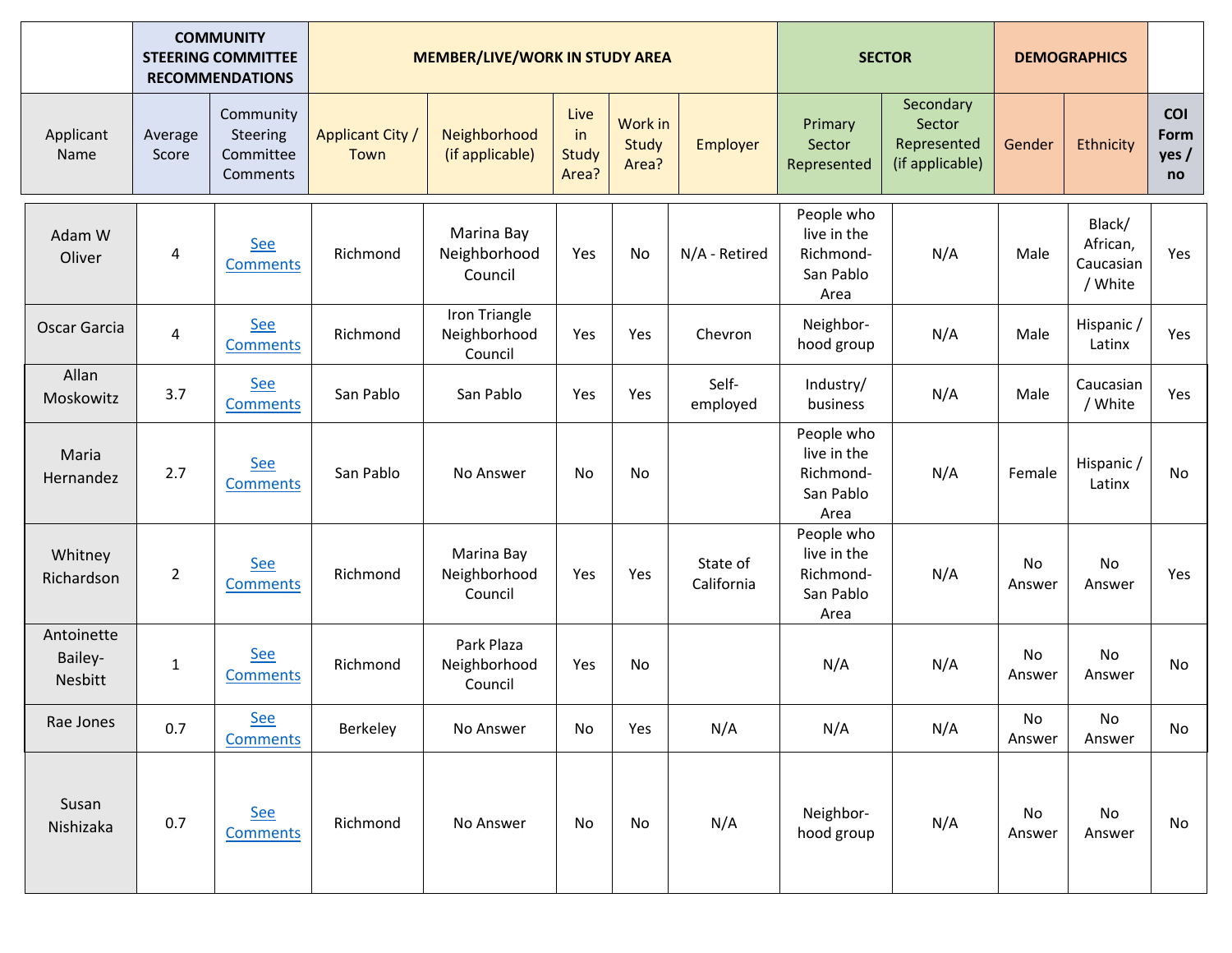## Community Steering Committee Comments on Path to Clean Air CERP Steering Committee Applicants

#### <span id="page-4-0"></span>Adam W Oliver

| <b>Community Steering</b><br><b>Committee Reviewer</b> | Score | Please describe the reasons for your score                                                                                                                                                                                                                                                                                                                                                                                         |
|--------------------------------------------------------|-------|------------------------------------------------------------------------------------------------------------------------------------------------------------------------------------------------------------------------------------------------------------------------------------------------------------------------------------------------------------------------------------------------------------------------------------|
|                                                        | 6     | Impacted by air/study area                                                                                                                                                                                                                                                                                                                                                                                                         |
|                                                        |       | From impacted air/study area                                                                                                                                                                                                                                                                                                                                                                                                       |
| Nancy Aguirre                                          |       | Seemed knowledgeable with air pollution                                                                                                                                                                                                                                                                                                                                                                                            |
| Kevin G Ruano<br>Hernandez                             | 2     | The applicant identified "I'm not sure" under a member of the committee. Also, under question 16,<br>the applicant stated that he is knowledgeable on "air pollution control equipment and industrial<br>processes within the area of interest" however, did answer later identified that they did not know if<br>anyone in their household is being impacted by poor air quality. This application does not meet the<br>criteria. |
|                                                        | 4     | Retiree, knowledgeable about air pollution control equipment as it relates to industrial processes.                                                                                                                                                                                                                                                                                                                                |
| Alfredo Angulo Castro                                  |       | Doesn't present many community ties or contribute any of the criteria we're looking to expand on.                                                                                                                                                                                                                                                                                                                                  |
| <b>Average Score</b>                                   | 4     |                                                                                                                                                                                                                                                                                                                                                                                                                                    |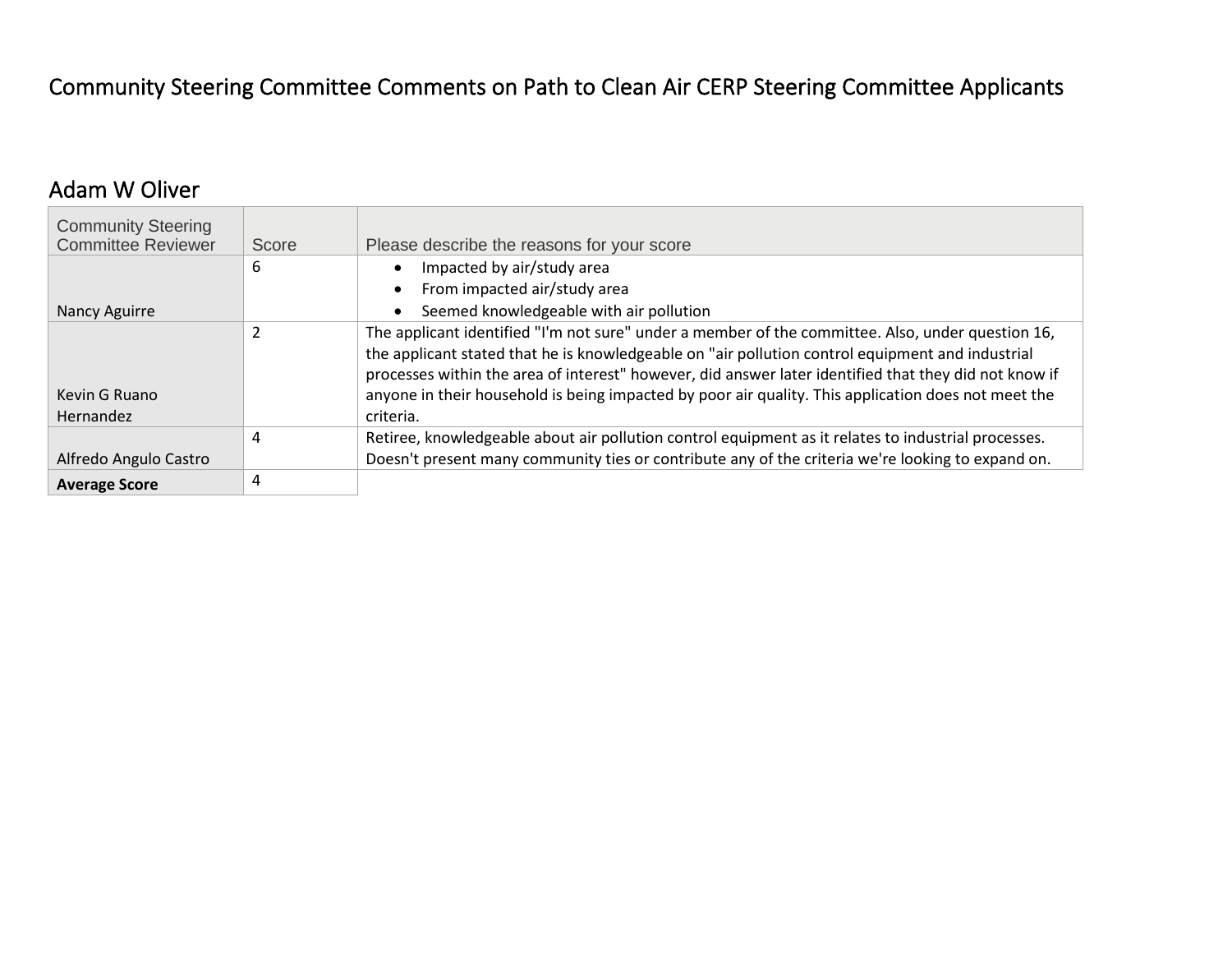## <span id="page-5-0"></span>Allan Moskowitz

| <b>Community Steering</b><br><b>Committee Reviewer</b> | Score | Please describe the reasons for your score                                                             |
|--------------------------------------------------------|-------|--------------------------------------------------------------------------------------------------------|
|                                                        | 5     | Investment advisor, wealth management                                                                  |
| Nancy Aguirre                                          |       | Represents San Pablo<br>$\bullet$                                                                      |
|                                                        |       | I believe that the applicant does show promise and considering their business, it may be great to have |
|                                                        |       | their perspective on the committee. I believe that the applicant should expand more about their        |
| Kevin G Ruano                                          |       | interests and why they would like to join.                                                             |
| <b>Hernandez</b>                                       |       |                                                                                                        |
| Alfredo Angulo Castro                                  |       | Very little effort put into application, nearly incomplete.                                            |
| <b>Average Score</b>                                   | 3.7   |                                                                                                        |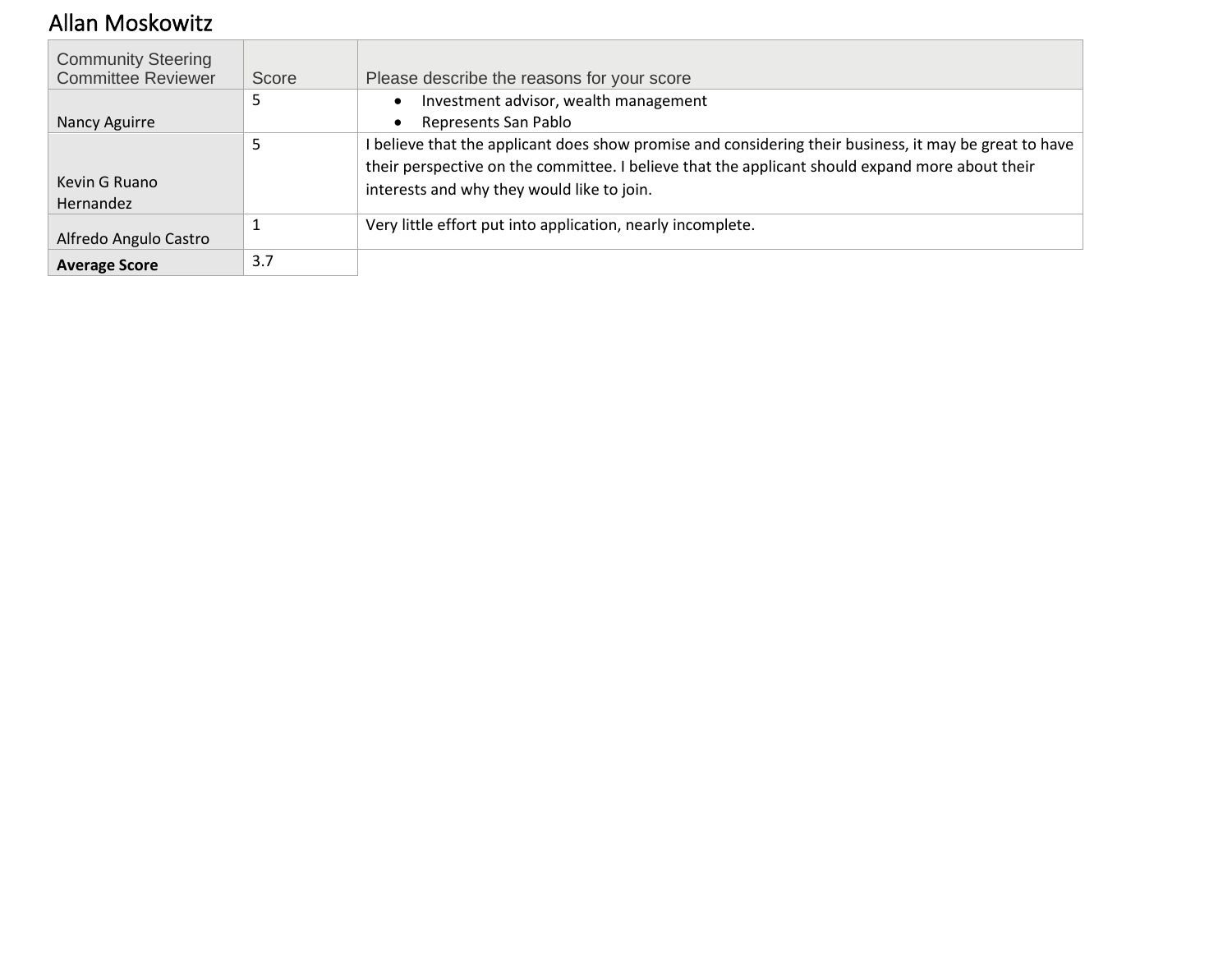#### <span id="page-6-0"></span>Andres Soto

| <b>Community Steering</b><br><b>Committee Reviewer</b> | Score | Please describe the reasons for your score                                                                                                                                                                                                                                                                                                                                                                                                                                                                                                                                                                                                                                                                                                                                                                      |
|--------------------------------------------------------|-------|-----------------------------------------------------------------------------------------------------------------------------------------------------------------------------------------------------------------------------------------------------------------------------------------------------------------------------------------------------------------------------------------------------------------------------------------------------------------------------------------------------------------------------------------------------------------------------------------------------------------------------------------------------------------------------------------------------------------------------------------------------------------------------------------------------------------|
| Nancy Aguirre                                          | 8     | Diverse: latinx *works, lives and outreach in impacted study area                                                                                                                                                                                                                                                                                                                                                                                                                                                                                                                                                                                                                                                                                                                                               |
| Kevin G Ruano<br>Hernandez                             | 10    | Andres Soto is more than a community organizer from one of the solid Environmental Justice<br>nonprofits in California; he is a mentor to several of us on the committee and the community. His<br>wisdom and work have impacted us to focus on several topics, not just the local refineries. Now,<br>though Mr. Soto did not include any additional information, I can tell of his intentions by his<br>commitment to the CERP AB 617 process here for not only Richmond and San Pablo but California as<br>well. If anyone deserves to be on the committee, it is him; I believe we envision us to be. Also, we<br>need more Communities for a Better Environment representatives considering they received the AB<br>617 Community Grant and have been active in public comment discussions and activities. |
| Alfredo Angulo Castro                                  | 3     | Incomplete application.                                                                                                                                                                                                                                                                                                                                                                                                                                                                                                                                                                                                                                                                                                                                                                                         |
| <b>Average Score</b>                                   |       |                                                                                                                                                                                                                                                                                                                                                                                                                                                                                                                                                                                                                                                                                                                                                                                                                 |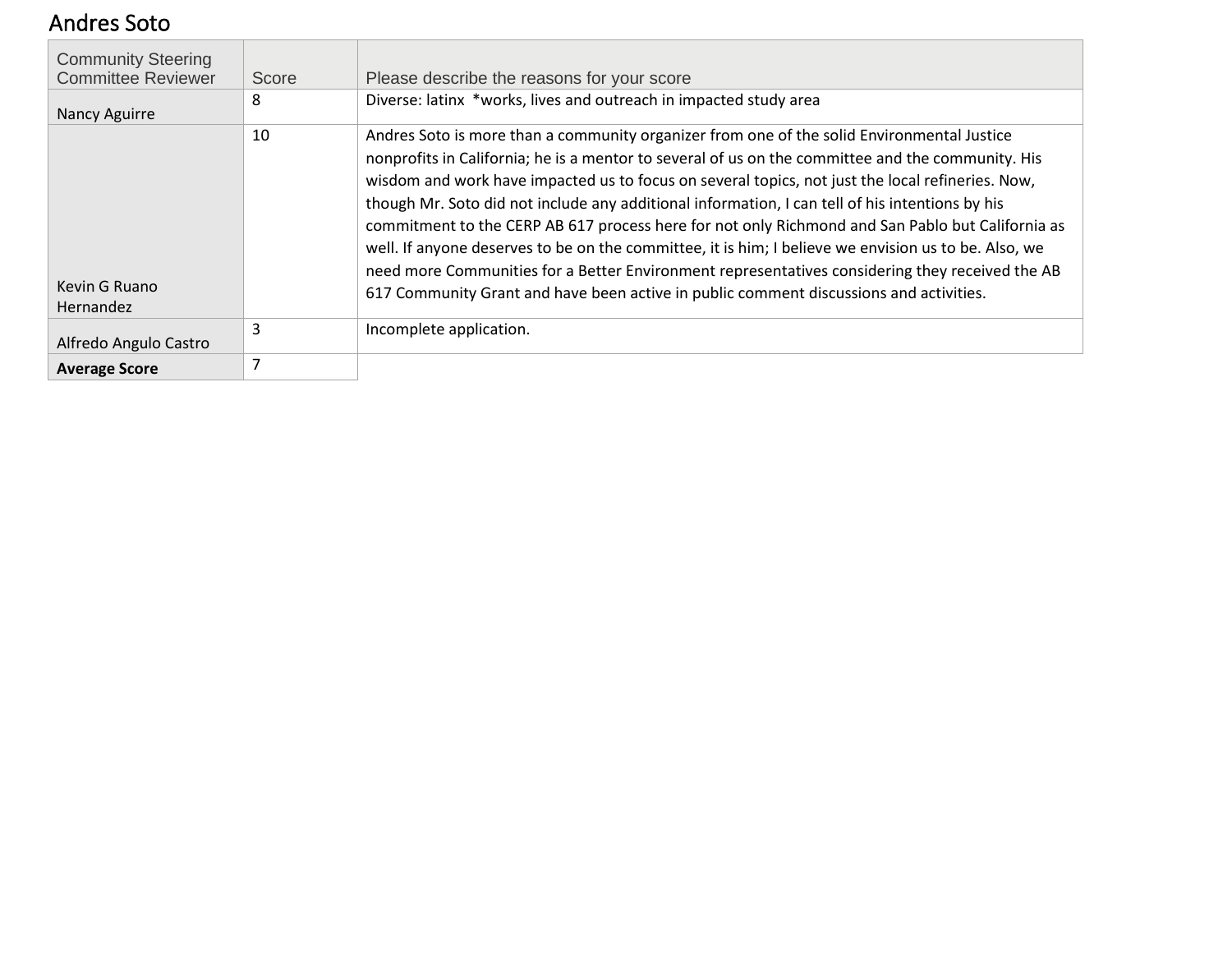# <span id="page-7-0"></span>Antoinette Bailey-Nesbitt

| <b>Community Steering</b> |       |                                                        |
|---------------------------|-------|--------------------------------------------------------|
| <b>Committee Reviewer</b> | Score | Please describe the reasons for your score             |
| Nancy Aguirre             |       | Does not have enough information for an informed score |
|                           |       |                                                        |
| Kevin G Ruano             | 0     | Insignificant information.                             |
| Hernandez                 |       |                                                        |
| Alfredo Angulo Castro     |       | Incomplete application.                                |
| <b>Average Score</b>      |       |                                                        |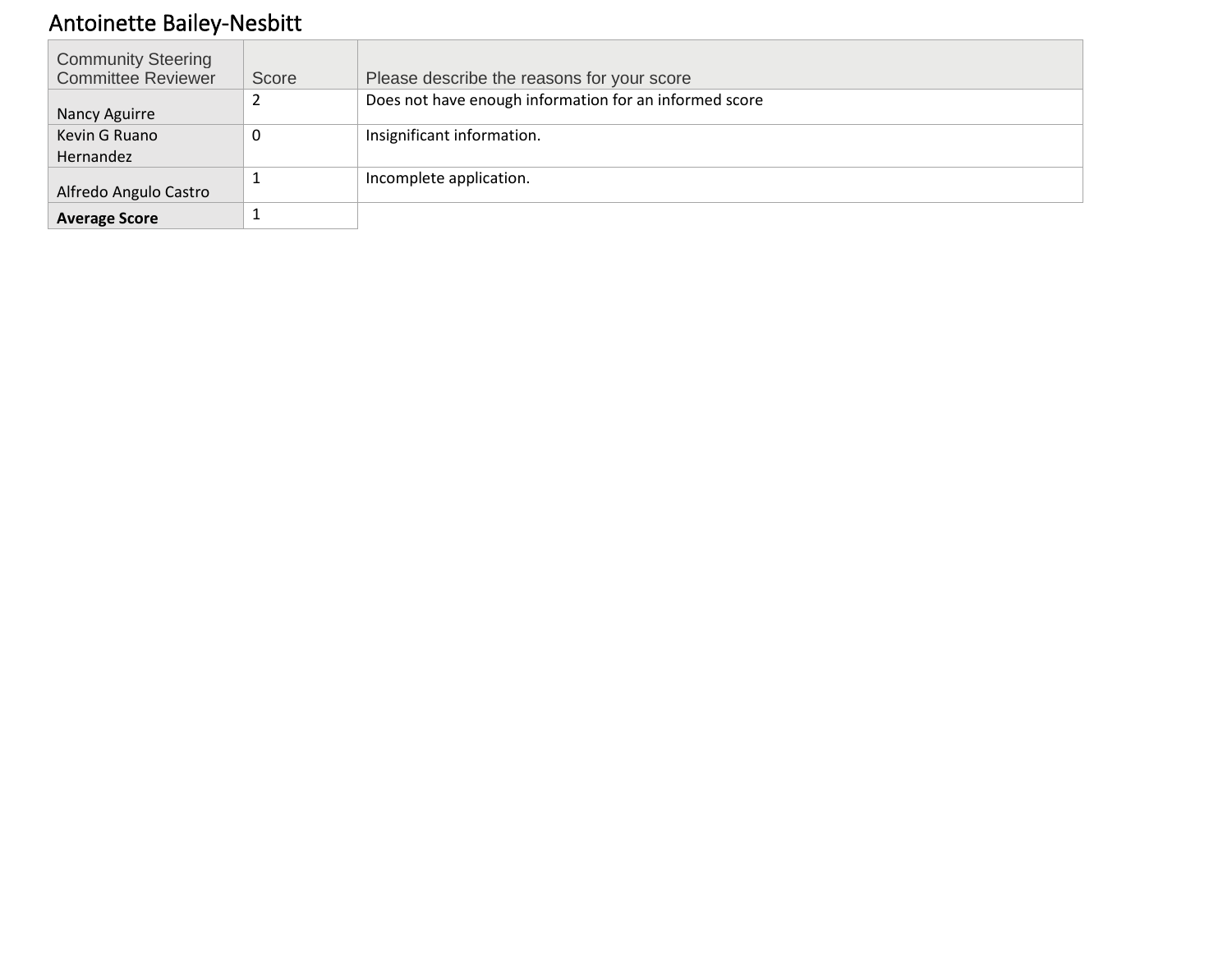# <span id="page-8-0"></span>Bethany Lourie

| <b>Community Steering</b><br><b>Committee Reviewer</b> | Score | Please describe the reasons for your score                                                                                                                                                                                                          |
|--------------------------------------------------------|-------|-----------------------------------------------------------------------------------------------------------------------------------------------------------------------------------------------------------------------------------------------------|
|                                                        |       | Teacher<br>$\bullet$                                                                                                                                                                                                                                |
|                                                        |       | Seems to represent several neighborhoods<br>$\bullet$                                                                                                                                                                                               |
| Nancy Aguirre                                          |       | Lives in impacted air/study<br>$\bullet$                                                                                                                                                                                                            |
| Kevin G Ruano<br>Hernandez                             | 4     | Recently moved to study area, wants to to be involved in local air quality issues. Mentions interest in<br>environmental conservation. Works directly with youth though mostly in Berkeley. Does not add<br>much from the criteria selected by CSC. |
| Alfredo Angulo Castro                                  | 4     | Not much general knowledge about the community. She wants to make a difference, however, she is<br>vague and needs more detail on her responses. Also, answered I don't know to question 20.                                                        |
| <b>Average Score</b>                                   |       |                                                                                                                                                                                                                                                     |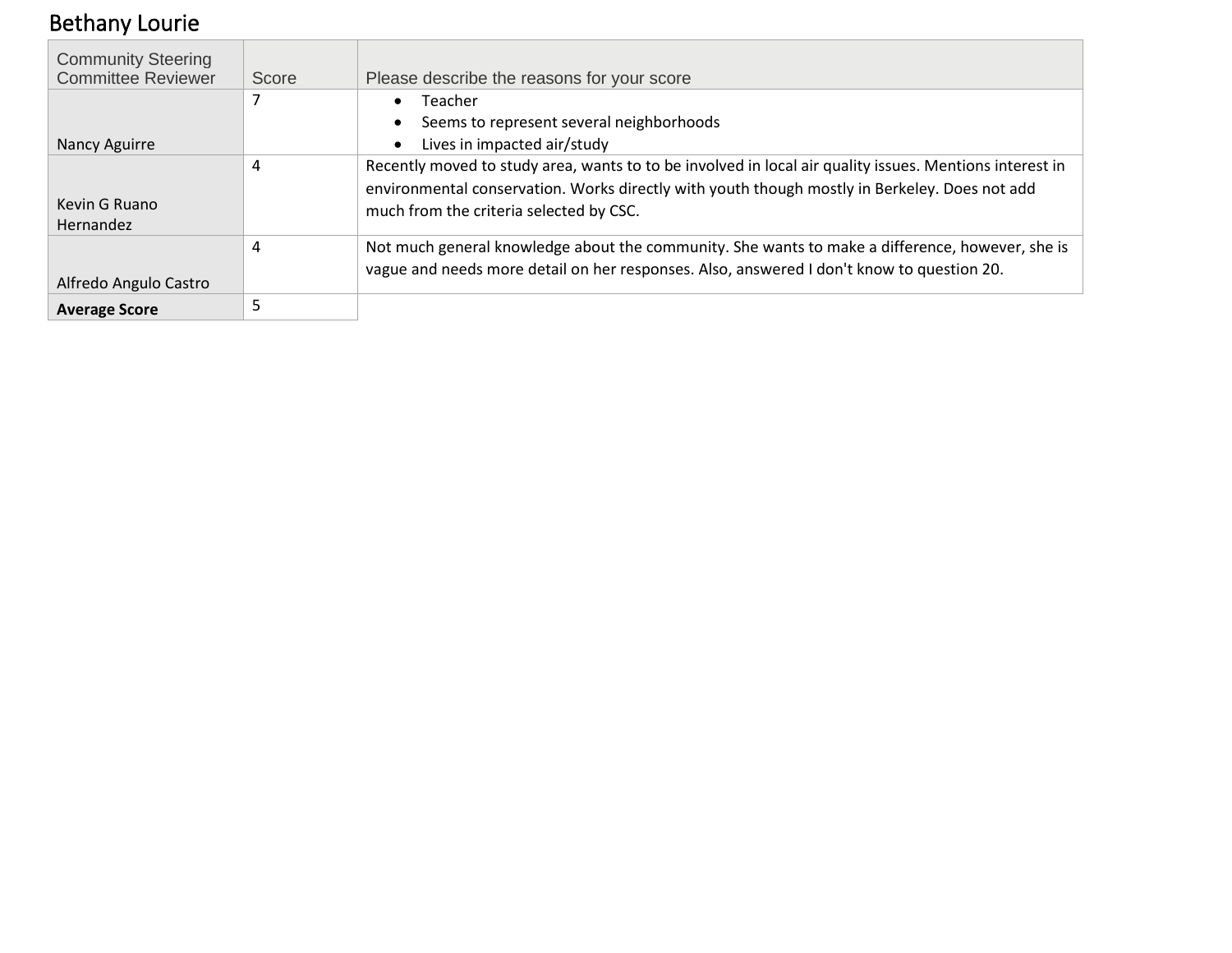# <span id="page-9-0"></span>Brian Gillis

| <b>Community Steering</b><br><b>Committee Reviewer</b> | Score                    | Please describe the reasons for your score                                                                                                                                                                                                                                                                                                                |
|--------------------------------------------------------|--------------------------|-----------------------------------------------------------------------------------------------------------------------------------------------------------------------------------------------------------------------------------------------------------------------------------------------------------------------------------------------------------|
|                                                        | 6                        | Environmental law student                                                                                                                                                                                                                                                                                                                                 |
|                                                        |                          | Represents other neighborhood                                                                                                                                                                                                                                                                                                                             |
| Nancy Aguirre                                          |                          |                                                                                                                                                                                                                                                                                                                                                           |
| Kevin G Ruano<br>Hernandez                             | $\overline{\phantom{a}}$ | It is great that this applicant is studying environmental law however, it is a concern that he does not<br>know that he is being affected by air pollution but also that his wife is the former executive director<br>of the Richmond Promise. Which takes money from Chevron, as a result, it makes me concerned and<br>wonders if there are still ties. |
|                                                        | 5                        | Lives in Pullman Neighborhood. Law student focussed on environmental law, interested in engaging                                                                                                                                                                                                                                                          |
| Alfredo Angulo Castro                                  |                          | with the community on local community health efforts.                                                                                                                                                                                                                                                                                                     |
| <b>Average Score</b>                                   | 4.3                      |                                                                                                                                                                                                                                                                                                                                                           |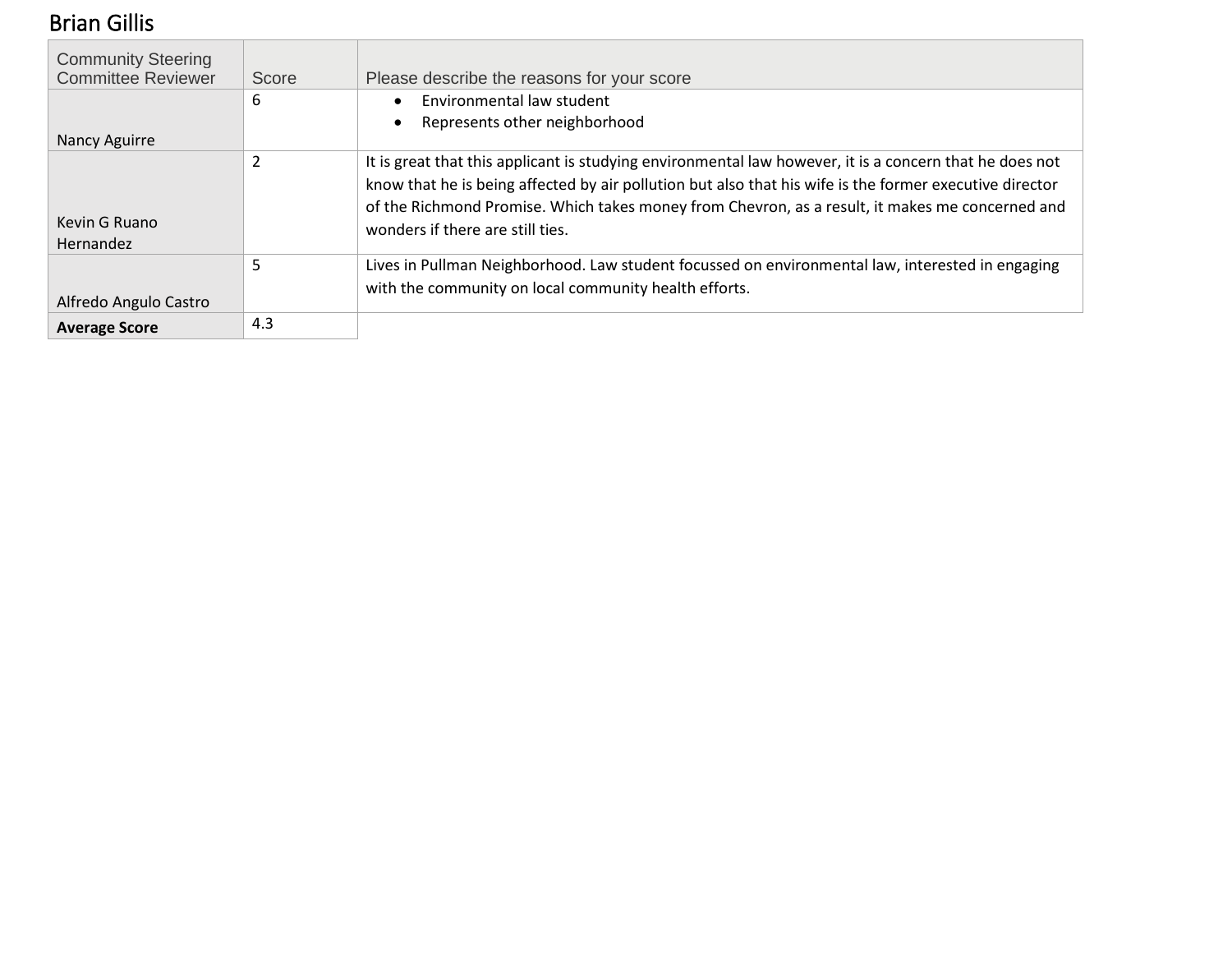# <span id="page-10-0"></span>Daniella Zacky

| <b>Community Steering</b><br><b>Committee Reviewer</b> |       |                                                                                                                                                                                                                                                                                                                                                                                                                                                                                                                                                                                      |
|--------------------------------------------------------|-------|--------------------------------------------------------------------------------------------------------------------------------------------------------------------------------------------------------------------------------------------------------------------------------------------------------------------------------------------------------------------------------------------------------------------------------------------------------------------------------------------------------------------------------------------------------------------------------------|
|                                                        | Score | Please describe the reasons for your score                                                                                                                                                                                                                                                                                                                                                                                                                                                                                                                                           |
|                                                        | 8     | Diverse: represents latinx needed for our committee<br>$\bullet$                                                                                                                                                                                                                                                                                                                                                                                                                                                                                                                     |
|                                                        |       | Environmental studies and policy student                                                                                                                                                                                                                                                                                                                                                                                                                                                                                                                                             |
|                                                        |       | Represents several neighborhoods/communities in study area                                                                                                                                                                                                                                                                                                                                                                                                                                                                                                                           |
|                                                        |       | Works in study area                                                                                                                                                                                                                                                                                                                                                                                                                                                                                                                                                                  |
| Nancy Aguirre                                          |       |                                                                                                                                                                                                                                                                                                                                                                                                                                                                                                                                                                                      |
| Kevin G Ruano                                          | 9     | Although some may argue that the applicant is not born and raised in Richmond, they acknowledge<br>that they have some history with air pollution and is a community organizer for the Richmond<br>Progressive Alliance. Their educational background in geography and their knowledge about<br>environmental justice and policy may come into use in the future in the CERP steering committee<br>process moving forward. They are a student and has shown that although they are originally from a<br>different city, they can bring a different perspective and valuable insight. |
| Hernandez                                              |       |                                                                                                                                                                                                                                                                                                                                                                                                                                                                                                                                                                                      |
|                                                        | 5     | Lives in Alameda but works in study area with local organization. Young person with environmental                                                                                                                                                                                                                                                                                                                                                                                                                                                                                    |
| Alfredo Angulo Castro                                  |       | justice background.                                                                                                                                                                                                                                                                                                                                                                                                                                                                                                                                                                  |
| <b>Average Score</b>                                   | 7.3   |                                                                                                                                                                                                                                                                                                                                                                                                                                                                                                                                                                                      |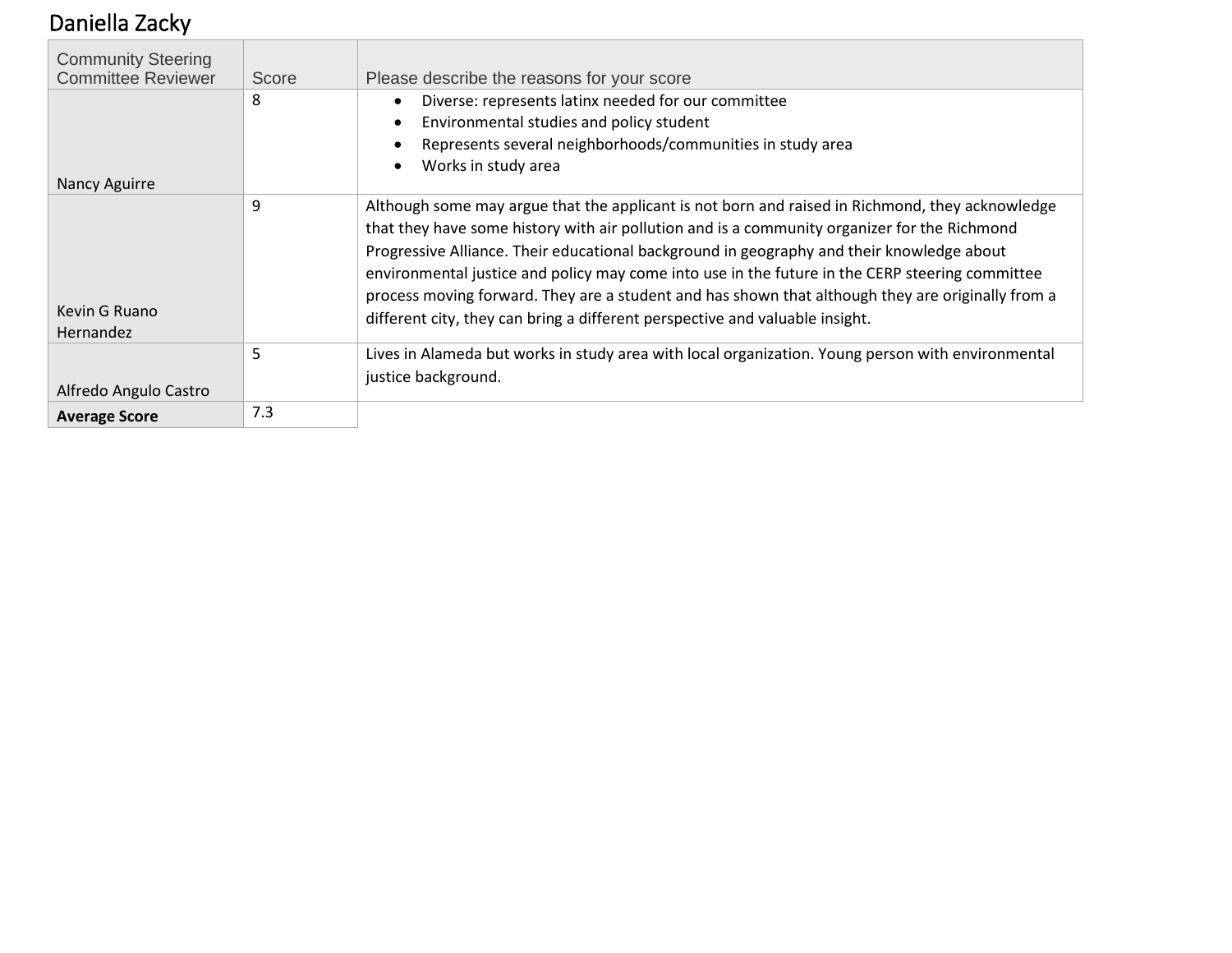# <span id="page-11-0"></span>David Tucker

| <b>Community Steering</b><br><b>Committee Reviewer</b> | Score | Please describe the reasons for your score                                                                                                                                                                                                                                                                                                                                          |
|--------------------------------------------------------|-------|-------------------------------------------------------------------------------------------------------------------------------------------------------------------------------------------------------------------------------------------------------------------------------------------------------------------------------------------------------------------------------------|
|                                                        | ר     | Does not live, work or has business in impacted area                                                                                                                                                                                                                                                                                                                                |
|                                                        |       | Volunteer with planning committee<br>$\bullet$                                                                                                                                                                                                                                                                                                                                      |
| Nancy Aguirre                                          |       |                                                                                                                                                                                                                                                                                                                                                                                     |
| Kevin G Ruano<br><b>Hernandez</b>                      | 3     | Though I do believe we should have those from the City of Richmond on the committee, we have a<br>significant amount of members on the committee. As a result, I would like to lower my vote because<br>of the industrial affiliations that the applicant has. I believe we need more diverse community<br>members on the committee with perspectives that aim for a better future. |
| Alfredo Angulo Castro                                  | 6     | Local long-time resident; involved in local planning commission in the past;                                                                                                                                                                                                                                                                                                        |
| <b>Average Score</b>                                   | 4.7   |                                                                                                                                                                                                                                                                                                                                                                                     |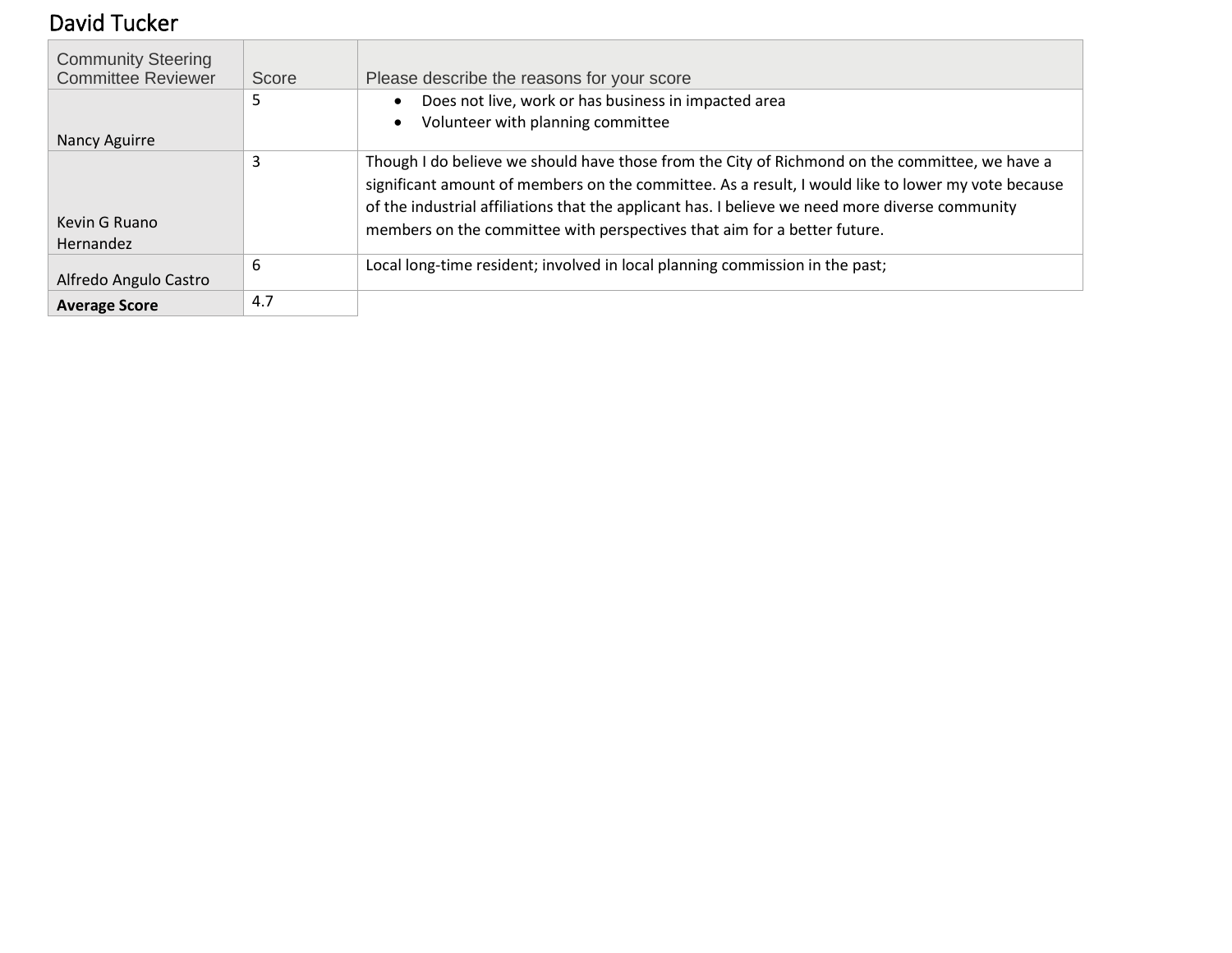# <span id="page-12-0"></span>Floy Andrews

| <b>Community Steering</b><br><b>Committee Reviewer</b> | Score | Please describe the reasons for your score                                                          |
|--------------------------------------------------------|-------|-----------------------------------------------------------------------------------------------------|
|                                                        | 6     | Impacted by air/study area                                                                          |
|                                                        |       | Seems to represent neighborhoods across our area and county                                         |
| Nancy Aguirre                                          |       | Environmental attorney                                                                              |
|                                                        | 6     | As a person that has an officer position for the Richmond Progressive Alliance and a background not |
|                                                        |       | only in environmental education and law would make her a good candidate for this committee.         |
|                                                        |       | However, it is important to consider the demographics of the committee itself. However, with their  |
| Kevin G Ruano                                          |       | background in environmental law and her affiliations with the county, she would be a good           |
| Hernandez                                              |       | candidate.                                                                                          |
|                                                        | 6     | This person lives near a high pollution source, used to work as an environmental attorney and has   |
|                                                        |       | experience working directly with air district. They mention work with local community-serving       |
| Alfredo Angulo Castro                                  |       | organizations and an understanding of the health impacts from local pollution sources.              |
| <b>Average Score</b>                                   | 6     |                                                                                                     |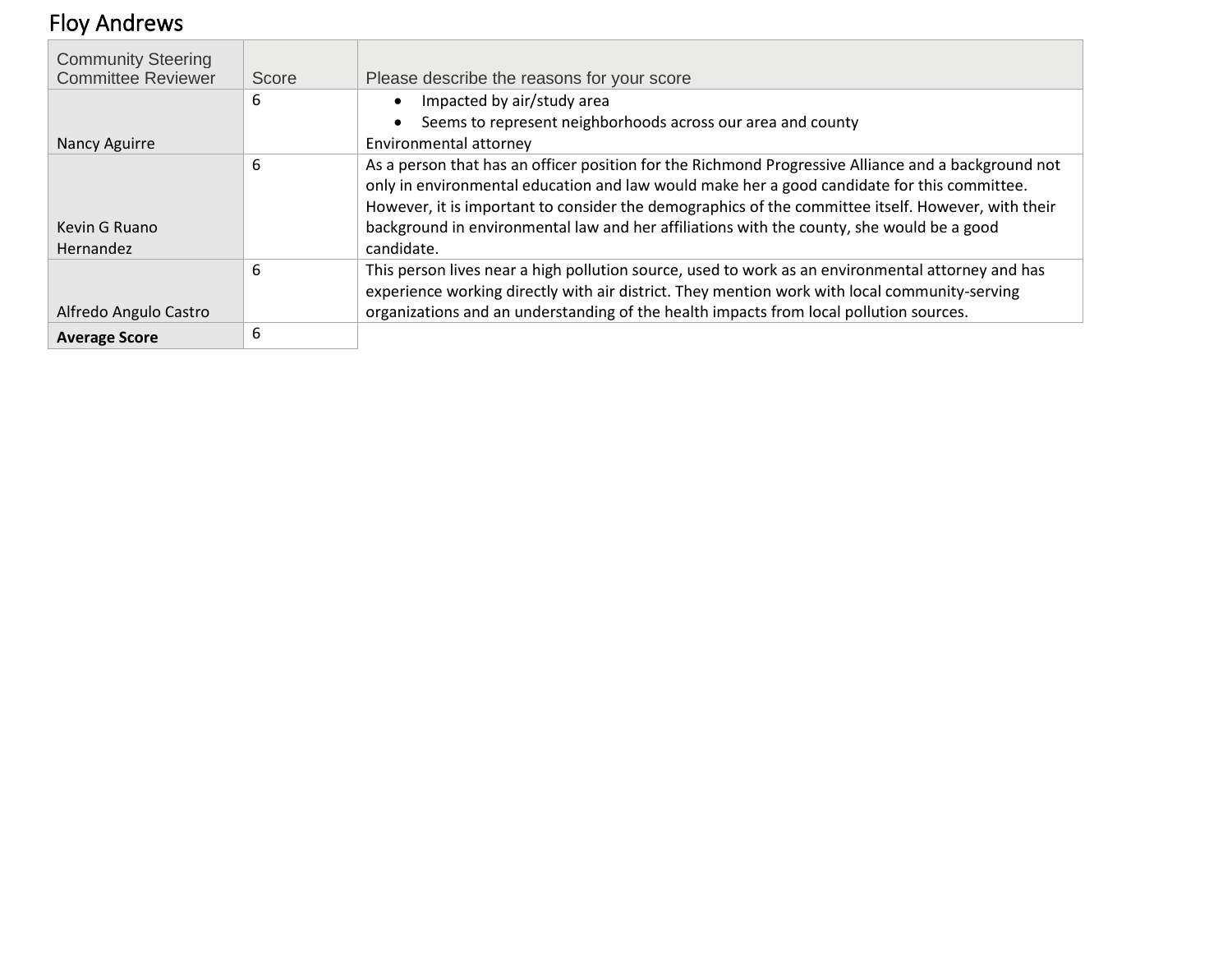#### <span id="page-13-0"></span>James Becker

| <b>Community Steering</b><br><b>Committee Reviewer</b> | Score          | Please describe the reasons for your score                                                                                                                                                                                                                                                                                                                                                                                                                                                                                                                                                                                                   |
|--------------------------------------------------------|----------------|----------------------------------------------------------------------------------------------------------------------------------------------------------------------------------------------------------------------------------------------------------------------------------------------------------------------------------------------------------------------------------------------------------------------------------------------------------------------------------------------------------------------------------------------------------------------------------------------------------------------------------------------|
| Nancy Aguirre                                          | 6              | *works in impacted area *creates homes with environmental forward energy design                                                                                                                                                                                                                                                                                                                                                                                                                                                                                                                                                              |
| Kevin G Ruano<br>Hernandez                             | $\overline{2}$ | Though this candidate has shown that they have a good list of experience, I scored them low because<br>it is not the experience that the committee needs. Also, the candidate included Richmond as their city<br>while later on, the candidate mentioned they do not live in Richmond. It is also unusual that the<br>applicant is also a part of the Santa Fe Neighborhood Council while not living in Richmond. Also, there<br>has been some concern that the Kiwanis Club, Galileo Club, and Richmond Community Foundation<br>receive money from industrial companies such as Chevron. I believe this would be a conflict of<br>interest. |
| Alfredo Angulo Castro                                  | 6              | Resident of Santa Fe neighborhood, represents neighborhood highly impacted by air pollution. Does<br>work in renovating homes to carbon neutral standards, plus has knowledge of local-level<br>electrification. Mentions deep community ties and a respect for data-driven decision making.                                                                                                                                                                                                                                                                                                                                                 |
| <b>Average Score</b>                                   | 4.7            |                                                                                                                                                                                                                                                                                                                                                                                                                                                                                                                                                                                                                                              |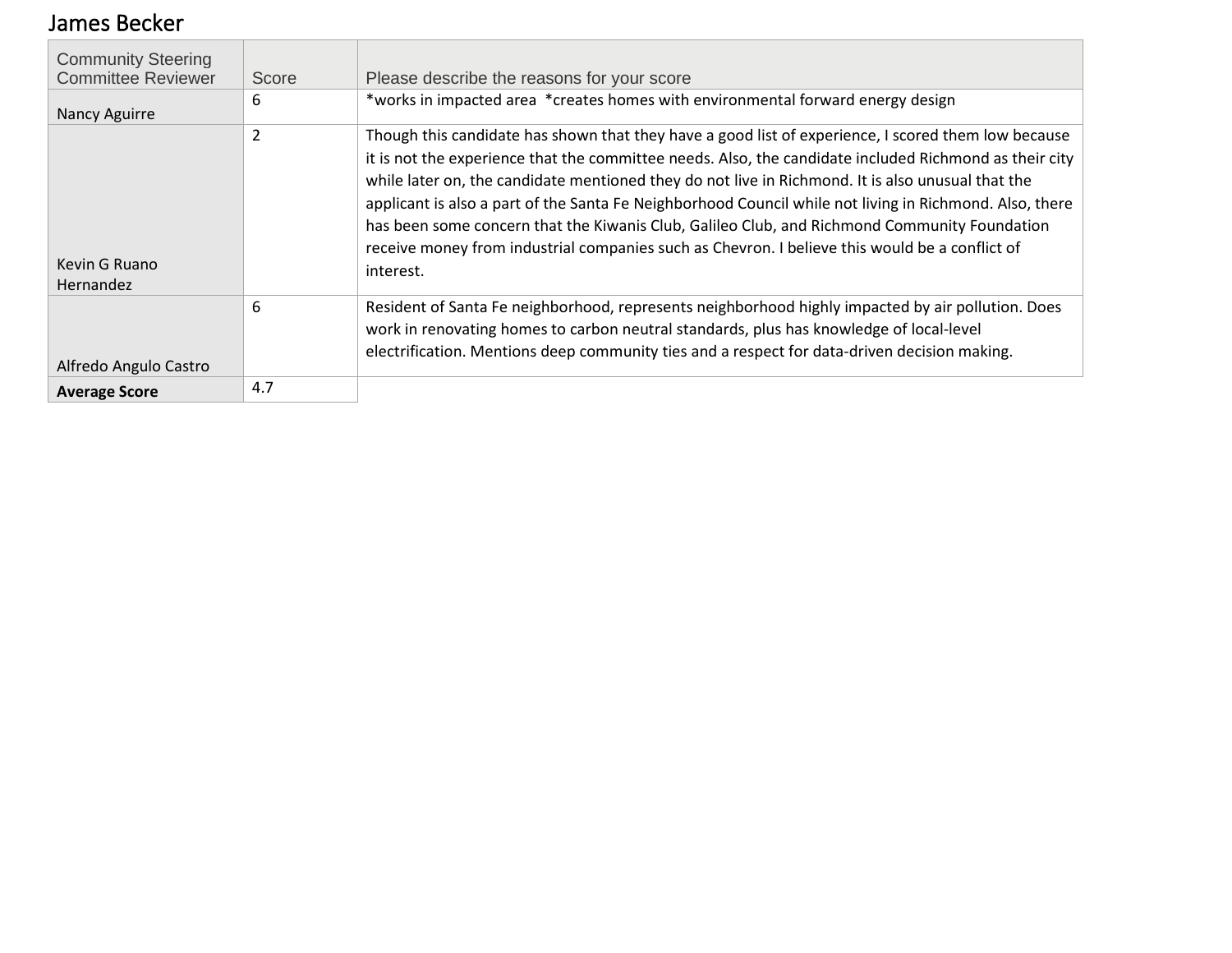#### <span id="page-14-0"></span>Joann Pavlinec

| <b>Community Steering</b><br><b>Committee Reviewer</b> | Score | Please describe the reasons for your score                                                                                                                                                                                                                                                                                                                                                                                                 |
|--------------------------------------------------------|-------|--------------------------------------------------------------------------------------------------------------------------------------------------------------------------------------------------------------------------------------------------------------------------------------------------------------------------------------------------------------------------------------------------------------------------------------------|
|                                                        | 6     | Represents a balance of neighborhoods<br>$\bullet$                                                                                                                                                                                                                                                                                                                                                                                         |
| Nancy Aguirre                                          |       | Environmental/green building background<br>$\bullet$                                                                                                                                                                                                                                                                                                                                                                                       |
|                                                        |       | Shows great potential in becoming a member of the steering committee considering their enthusiasm                                                                                                                                                                                                                                                                                                                                          |
| Kevin G Ruano                                          |       | and their educational background. Would like to know more about their views on not only                                                                                                                                                                                                                                                                                                                                                    |
| <b>Hernandez</b>                                       |       | sustainability but also air pollution, and public health.                                                                                                                                                                                                                                                                                                                                                                                  |
|                                                        |       | Resident of East Richmond Heights, represents neighborhood groups and has experience working<br>with local government on land use. Retired city planner with experience on renovating existing<br>buildings to meet greener standards. Deep community ties and and much experience on<br>sustainability and environmental policy development. Does not add much in terms of the criteria<br>highlighted by CSC, but is overall a good fit. |
| Alfredo Angulo Castro                                  |       |                                                                                                                                                                                                                                                                                                                                                                                                                                            |
| <b>Average Score</b>                                   | 6.7   |                                                                                                                                                                                                                                                                                                                                                                                                                                            |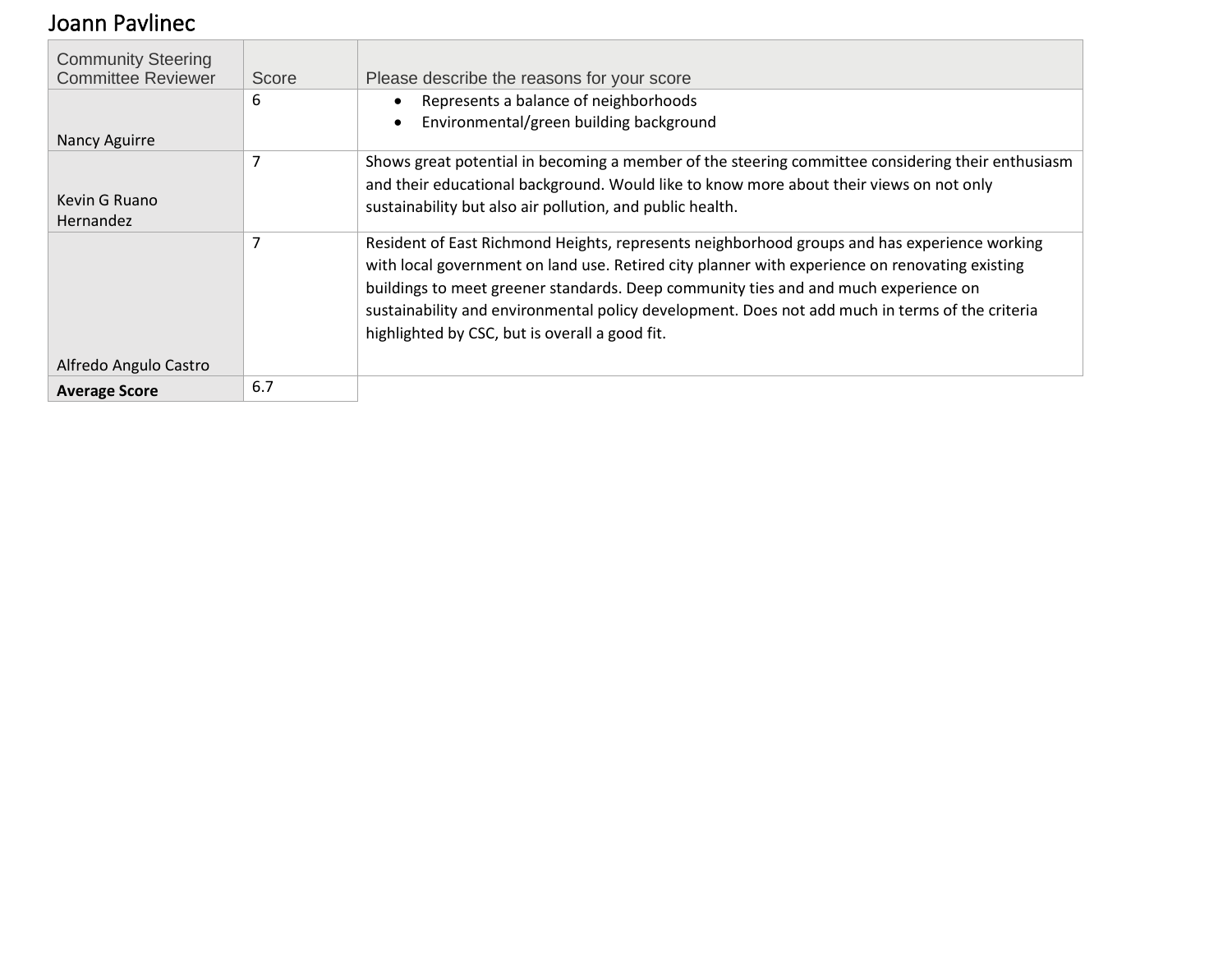# <span id="page-15-0"></span>Julia Walsh

| <b>Community Steering</b><br><b>Committee Reviewer</b> | Score | Please describe the reasons for your score                                                                                                                                                                                                                                                                                                                                                            |
|--------------------------------------------------------|-------|-------------------------------------------------------------------------------------------------------------------------------------------------------------------------------------------------------------------------------------------------------------------------------------------------------------------------------------------------------------------------------------------------------|
|                                                        | 5     | Volunteers in several environmental studies/committees<br>$\bullet$<br>Does not work, live or own a business in impacted study area                                                                                                                                                                                                                                                                   |
| Nancy Aguirre                                          |       |                                                                                                                                                                                                                                                                                                                                                                                                       |
| Kevin G Ruano<br><b>Hernandez</b>                      | 8     | Seems to be very knowledgeable about Public Health considering they were a professor at UCB. Very<br>knowledgeable on the AB617 process and have been a community ally for a long time. The only thing<br>that is holding me back is where she is living. However, other than that, she is an ideal candidate for<br>the committee considering her education and knowledge about the CERP and BAAQMD. |
| Alfredo Angulo Castro                                  | 3     | Does not live or work in study area. Great fit for our work overall, very familiar with CERP process,<br>member of MOT and extensive knowledge in public health. but again, does not live or work in study<br>area.                                                                                                                                                                                   |
| <b>Average Score</b>                                   | 5.3   |                                                                                                                                                                                                                                                                                                                                                                                                       |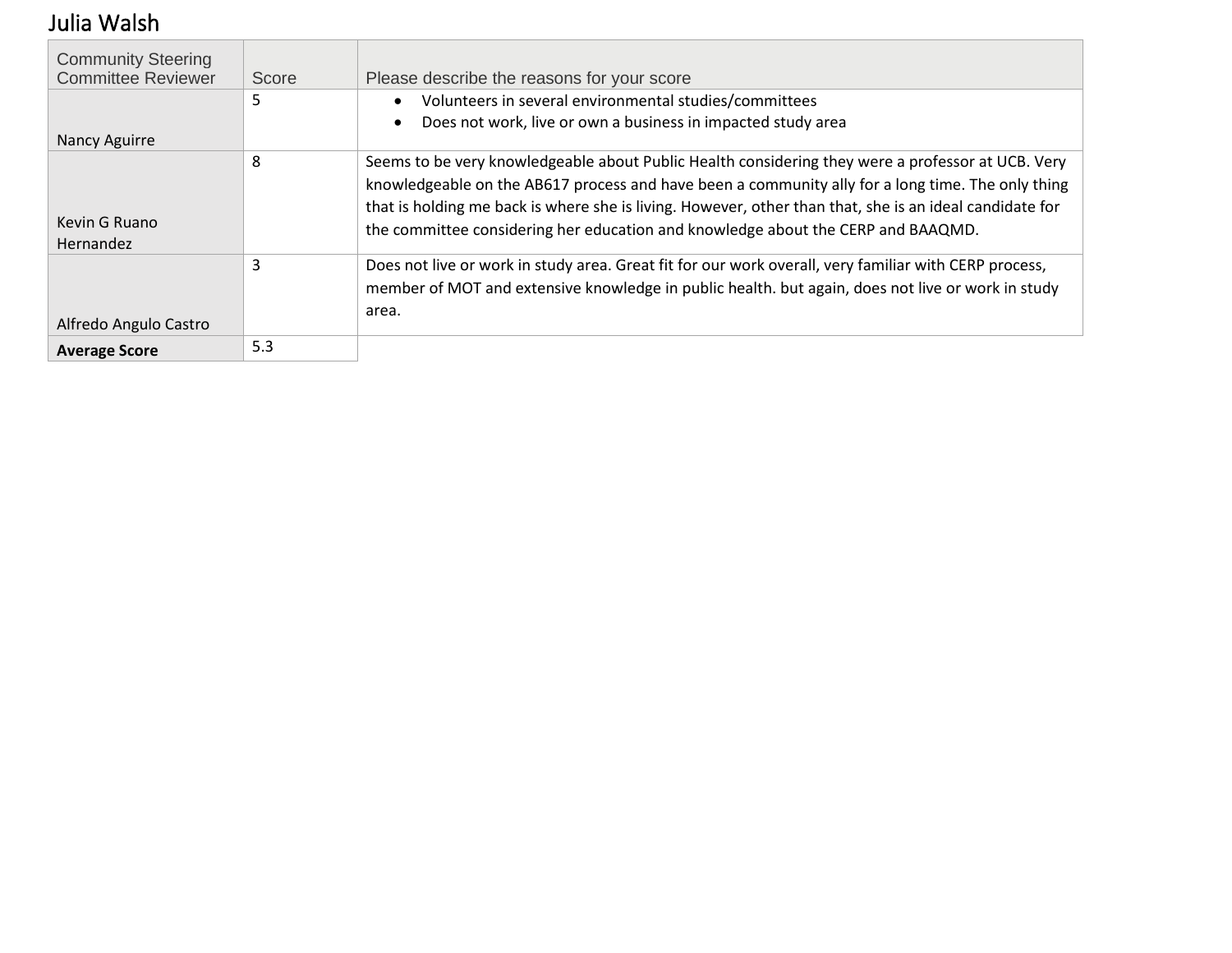## <span id="page-16-0"></span>Lea Murray

| <b>Community Steering</b> |       |                                                                                                    |
|---------------------------|-------|----------------------------------------------------------------------------------------------------|
| <b>Committee Reviewer</b> | Score | Please describe the reasons for your score                                                         |
|                           | 8     | Unique perspective for the unhoused/homeless population                                            |
|                           |       | <b>Executive Dir of nonprofit</b>                                                                  |
|                           |       | Represents several neighborhoods/communities                                                       |
| Nancy Aguirre             |       |                                                                                                    |
|                           | 4     | The candidate shows so much promise to this committee through her perspective on unhoused          |
|                           |       | people and her nonprofit, however, does not meet the desired skills we need on this committee such |
| Kevin G Ruano             |       | as air quality knowledge and environmental justice principles.                                     |
| <b>Hernandez</b>          |       |                                                                                                    |
|                           | 3     | Does not live in study area but owns local non-profit focused on working with unhoused resident in |
|                           |       | encampments; could provide direct ties to work with unhoused population.                           |
|                           |       |                                                                                                    |
| Alfredo Angulo Castro     |       |                                                                                                    |
| <b>Average Score</b>      | 5     |                                                                                                    |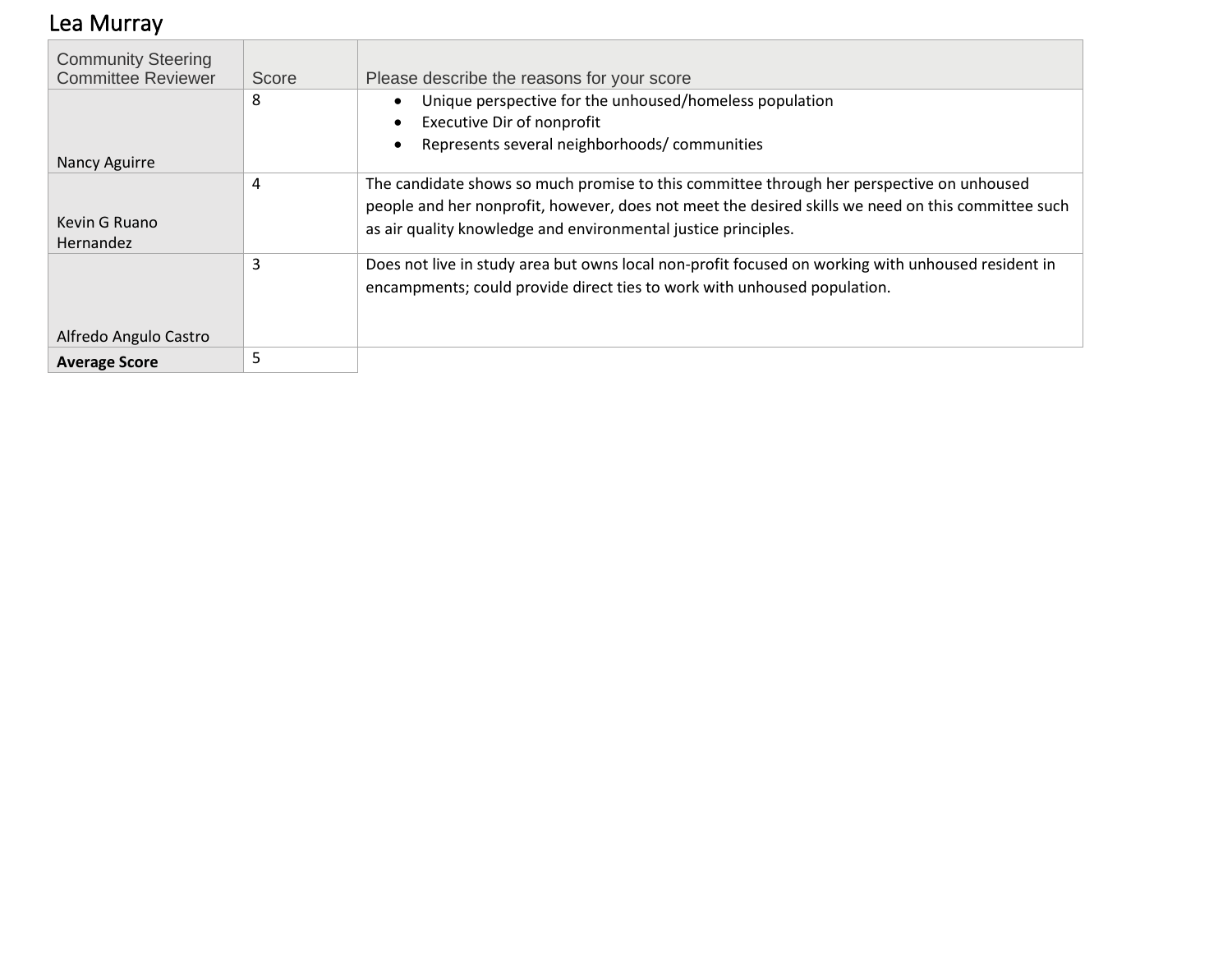## <span id="page-17-0"></span>Manuel Gomez

| <b>Community Steering</b><br><b>Committee Reviewer</b> | Score | Please describe the reasons for your score                                                                                                                                    |
|--------------------------------------------------------|-------|-------------------------------------------------------------------------------------------------------------------------------------------------------------------------------|
| Nancy Aguirre                                          | о     | Works with medical clinic In impacted area                                                                                                                                    |
| Kevin G Ruano<br>Hernandez                             | 8     | The applicant is a Latinx youth member who is working on a research study. They haven't mentioned<br>anything related to air quality however, this would be a good candidate. |
| Alfredo Angulo Castro                                  | 4     | Youth working in local healthcare; very little information put into application.                                                                                              |
| <b>Average Score</b>                                   |       |                                                                                                                                                                               |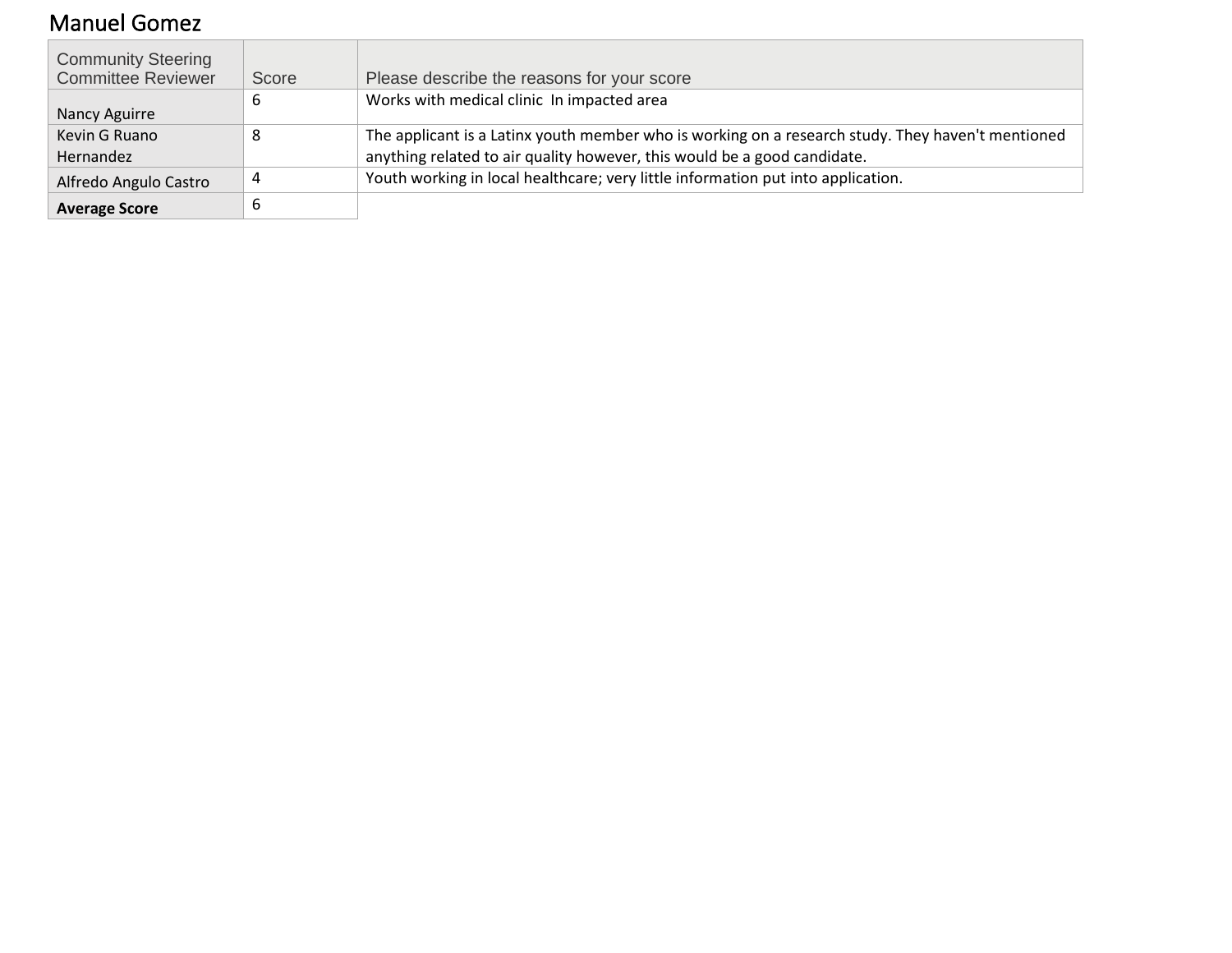#### <span id="page-18-0"></span>Maria Hernandez

| <b>Community Steering</b><br><b>Committee Reviewer</b> | Score | Please describe the reasons for your score    |
|--------------------------------------------------------|-------|-----------------------------------------------|
|                                                        |       | Volunteers in study area<br>$\bullet$         |
|                                                        |       | Diverse: latinx voice needed on our committee |
|                                                        |       | Willing to learn & get involved               |
|                                                        |       | Represents San Pablo area                     |
| Nancy Aguirre                                          |       |                                               |
| Kevin G Ruano                                          |       | Doesn't show strong responses, poor answers.  |
|                                                        |       |                                               |
| Hernandez                                              |       |                                               |
| Alfredo Angulo Castro                                  | 0     | Incomplete application                        |
| <b>Average Score</b>                                   | 2.6   |                                               |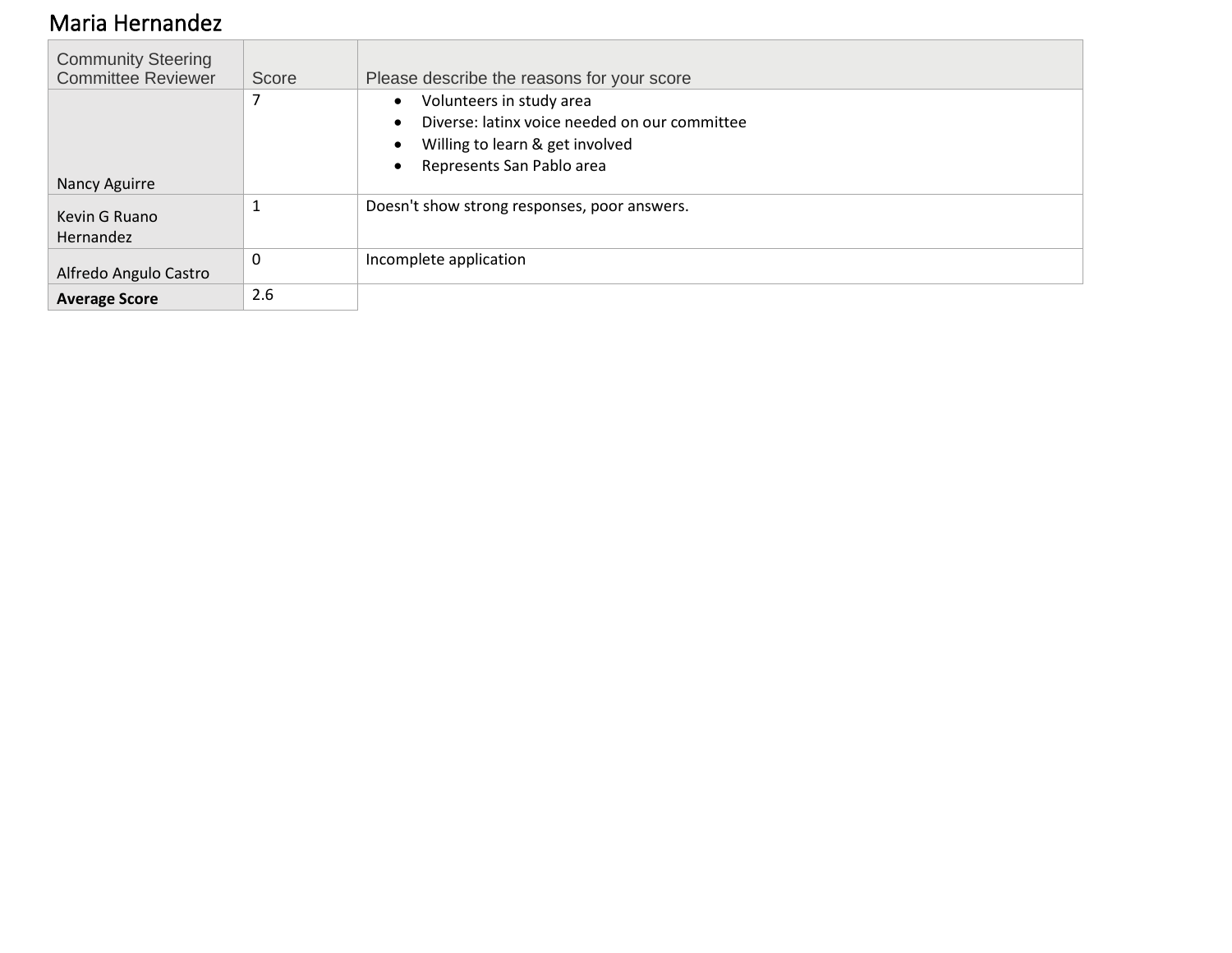# <span id="page-19-0"></span>Marisol (Noell) Cantú

| <b>Community Steering</b><br><b>Committee Reviewer</b> | Score | Please describe the reasons for your score                                                                                                                                                                                                                                                                                                                                                                                                                                                                                                                                                                                                                               |
|--------------------------------------------------------|-------|--------------------------------------------------------------------------------------------------------------------------------------------------------------------------------------------------------------------------------------------------------------------------------------------------------------------------------------------------------------------------------------------------------------------------------------------------------------------------------------------------------------------------------------------------------------------------------------------------------------------------------------------------------------------------|
|                                                        | 8     | Diverse: latinx, ESL professor at CCC, voice needed in our committee                                                                                                                                                                                                                                                                                                                                                                                                                                                                                                                                                                                                     |
| Nancy Aguirre                                          |       | Lives and works in impacted study area<br>$\bullet$<br>Represents other neighborhoods                                                                                                                                                                                                                                                                                                                                                                                                                                                                                                                                                                                    |
| Kevin G Ruano<br><b>Hernandez</b>                      | 9     | Hailing from East Richmond Heights and has a title as an ESL professor at one of the local community<br>colleges that our community members attend, it is important to capture their voices and invite a seat<br>at a table for professors to speak. In their application, it seems that they value the community<br>perspective and capturing voices considering her area is uplifting and teaching communication skills<br>to undocumented students. She speaks on Public Health principles and shows (if chosen) to assist the<br>community engagement team in the future with her connections to not only the college but, her<br>community that we are focusing on. |
| Alfredo Angulo Castro                                  | 6     | Educator at Contra Costa college; works directly with undocumented community and could provide a<br>direct connection for involvement in process.                                                                                                                                                                                                                                                                                                                                                                                                                                                                                                                        |
| <b>Average Score</b>                                   | 7.7   |                                                                                                                                                                                                                                                                                                                                                                                                                                                                                                                                                                                                                                                                          |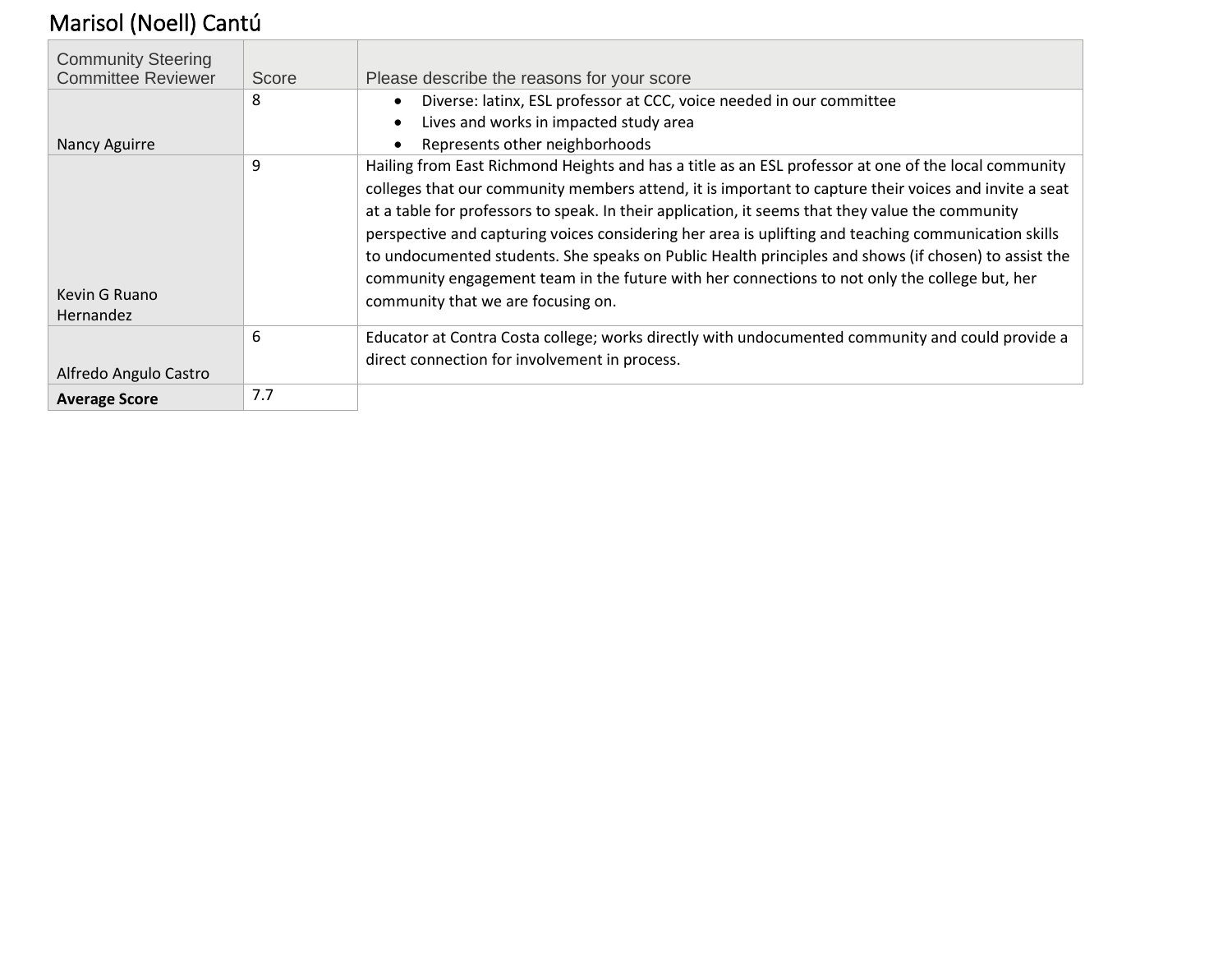#### <span id="page-20-0"></span>Matt Renner

| <b>Community Steering</b><br><b>Committee Reviewer</b> | Score | Please describe the reasons for your score                                                                                                                                                                                                                                                                                                                                                                                        |
|--------------------------------------------------------|-------|-----------------------------------------------------------------------------------------------------------------------------------------------------------------------------------------------------------------------------------------------------------------------------------------------------------------------------------------------------------------------------------------------------------------------------------|
|                                                        | 6     | Impacted by the air quality                                                                                                                                                                                                                                                                                                                                                                                                       |
| Nancy Aguirre                                          |       | Works in climate change                                                                                                                                                                                                                                                                                                                                                                                                           |
| Kevin G Ruano<br>Hernandez                             | 5     | Being the executive director of a climate action movement is very admirable however when you are<br>the executive director you can't just be "interested in the subject." It is your job and focuses on<br>sustainability and environmental justice practices. As a result, I like his views and how he expresses<br>his purpose of applying but, don't believe he would be a good candidate just to be interested in<br>joining. |
| Alfredo Angulo Castro                                  | 5     | Lives and works in study area. Lives near high pollution source, has children and community ties in<br>the Study Area. Demonstrates understanding of local health disparities.                                                                                                                                                                                                                                                    |
| <b>Average Score</b>                                   | 5.3   |                                                                                                                                                                                                                                                                                                                                                                                                                                   |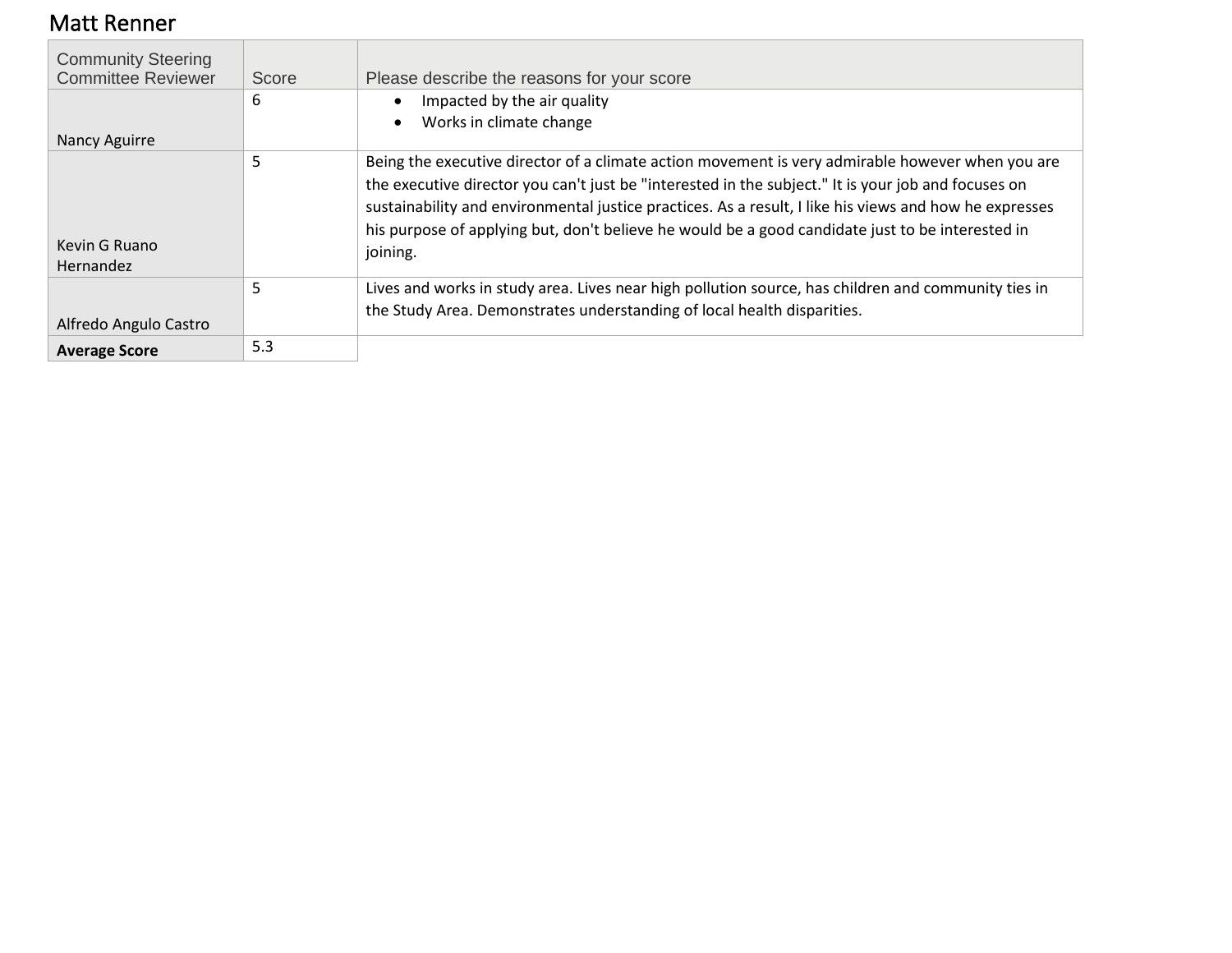## <span id="page-21-0"></span>Michelle Gomez Garcia

| <b>Community Steering</b><br><b>Committee Reviewer</b> | Score | Please describe the reasons for your score                                                           |
|--------------------------------------------------------|-------|------------------------------------------------------------------------------------------------------|
|                                                        | 8     | Diverse: latinx voice needed on our committee                                                        |
|                                                        |       | Works within clean air study<br>$\bullet$                                                            |
|                                                        |       | Represents several neighborhoods/communities<br>$\bullet$                                            |
| Nancy Aguirre                                          |       |                                                                                                      |
|                                                        |       | The applicant shows promise considering they live in an unincorporated area we are also focusing on, |
|                                                        |       | and they bring a different perspective since their profession seems to be distributing food to       |
|                                                        |       | community members. Also, they seem very passionate about uplifting unrepresented community           |
| Kevin G Ruano                                          |       | members' voices I believe the applicant would be a good addition.                                    |
| Hernandez                                              |       |                                                                                                      |
| Alfredo Angulo Castro                                  | 6     | Interested in volunteering on clean air efforts; lives in North Richmond.                            |
| <b>Average Score</b>                                   |       |                                                                                                      |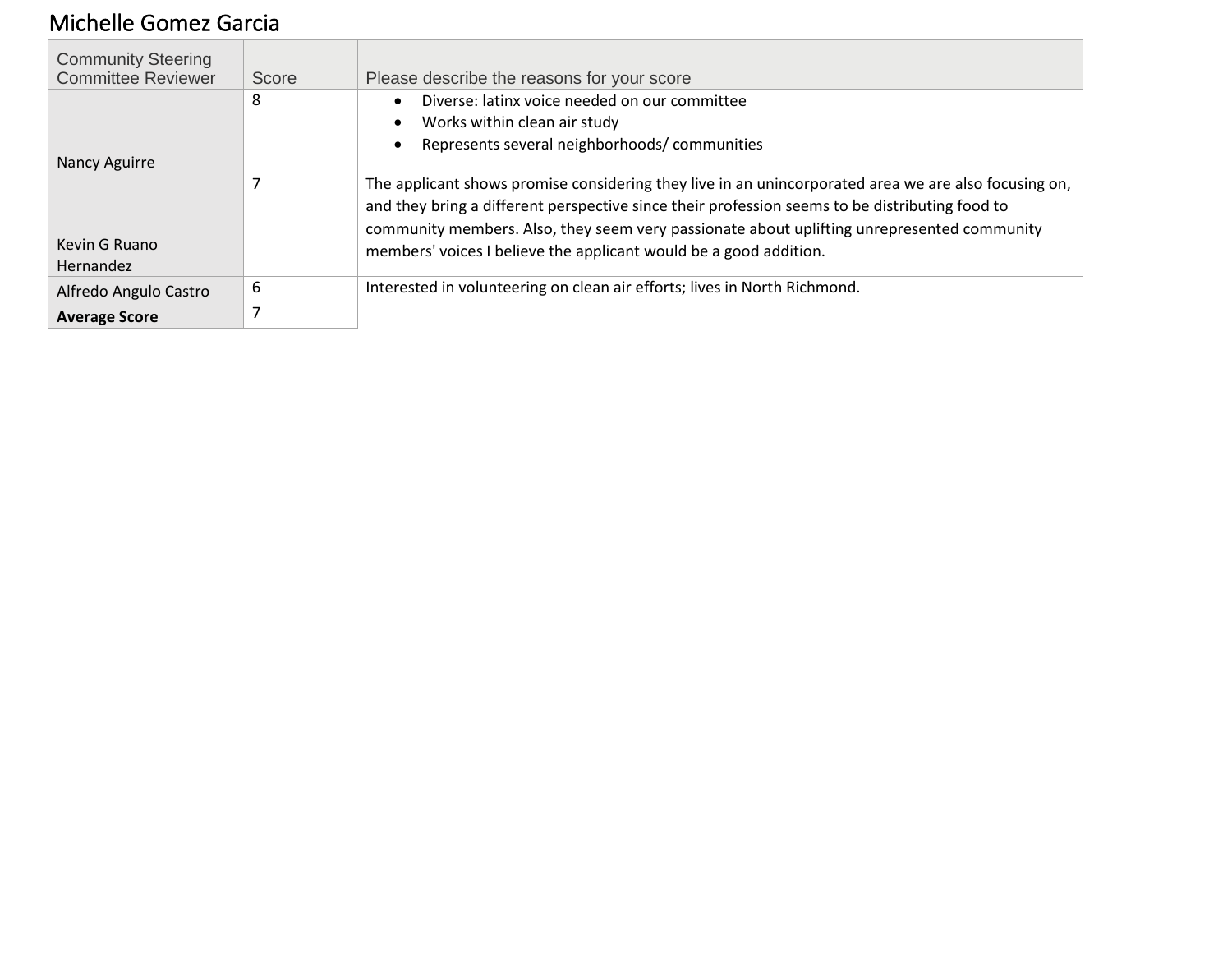#### <span id="page-22-0"></span>Oscar Garcia

| <b>Community Steering</b><br><b>Committee Reviewer</b> | Score | Please describe the reasons for your score                                                               |
|--------------------------------------------------------|-------|----------------------------------------------------------------------------------------------------------|
|                                                        | 5     | • Works for Chevron as an engineer                                                                       |
|                                                        |       | Represents missing neighborhood on committee<br>$\bullet$                                                |
| <b>Nancy Aguirre</b>                                   |       |                                                                                                          |
|                                                        | 3     | Though the applicant does show some potential in some areas, it is a big conflict that this candidate is |
|                                                        |       | an engineer for a refinery that we already have a non-voting seat for. Though this applicant's           |
|                                                        |       | experience has shown so much potential, it concerns me to have another Chevron employee on the           |
| Kevin G Ruano                                          |       | committee.                                                                                               |
| Hernandez                                              |       |                                                                                                          |
|                                                        | 4     | Lives and works in Study Area. Longtime resident involved with many local community organizations.       |
|                                                        |       | They do fit some of the criteria the CSC highlighted (Latinx, from under-represented part of Study       |
|                                                        |       | Area). Possible conflict of interest seeing as they are an employee of Chevron and would serve as a      |
|                                                        |       | voting member.                                                                                           |
| Alfredo Angulo Castro                                  |       |                                                                                                          |
| <b>Average Score</b>                                   | 4     |                                                                                                          |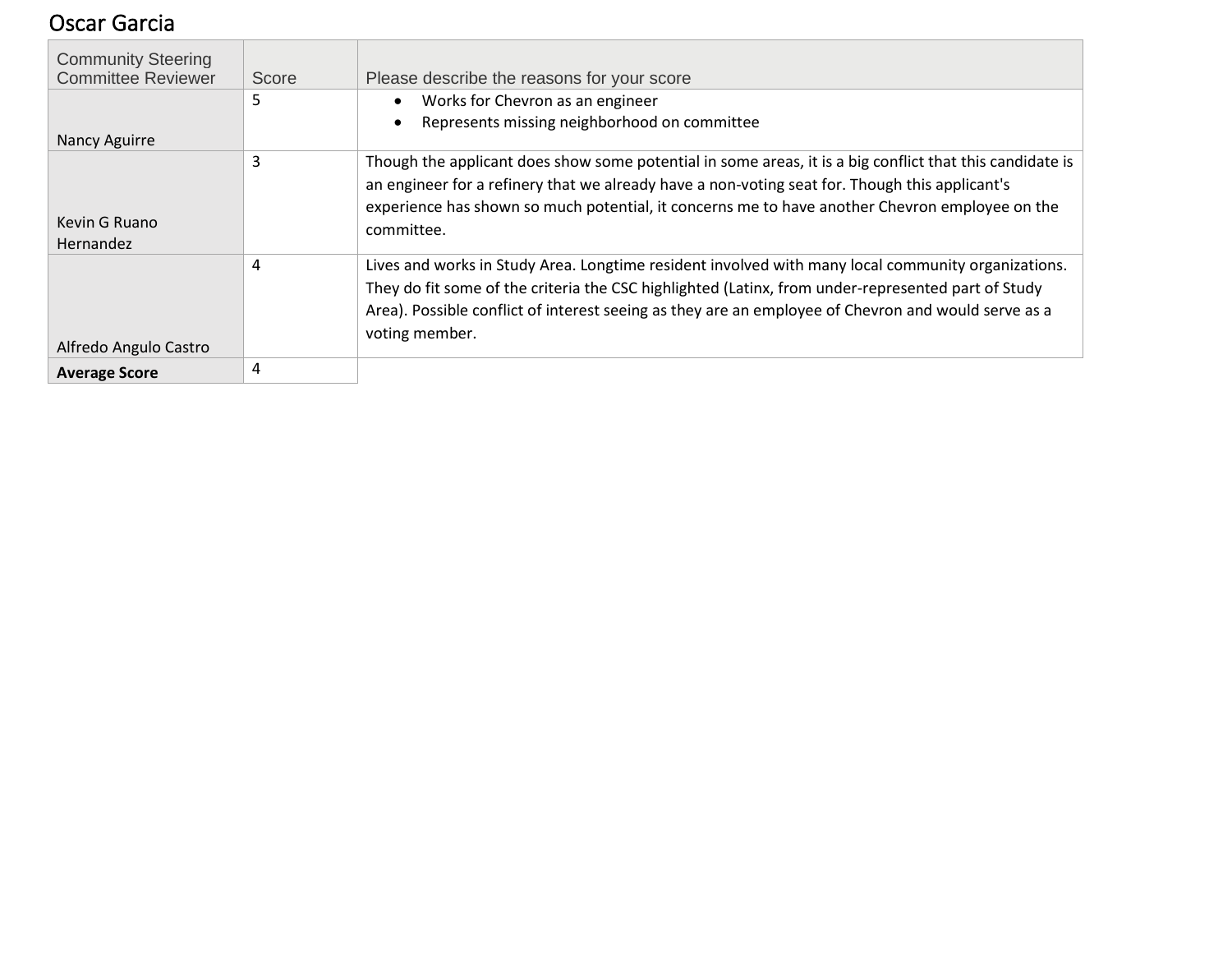#### <span id="page-23-0"></span>Rae Jones

| <b>Community Steering</b> |       |                                                  |
|---------------------------|-------|--------------------------------------------------|
| <b>Committee Reviewer</b> | Score | Please describe the reasons for your score       |
|                           | 2     | Not enough information to give an informed score |
| Nancy Aguirre             |       |                                                  |
| Kevin G Ruano             | 0     | Not enough information.                          |
| Hernandez                 |       |                                                  |
|                           | 0     | incomplete application.                          |
| Alfredo Angulo Castro     |       |                                                  |
|                           |       |                                                  |
| <b>Average Score</b>      | .7    |                                                  |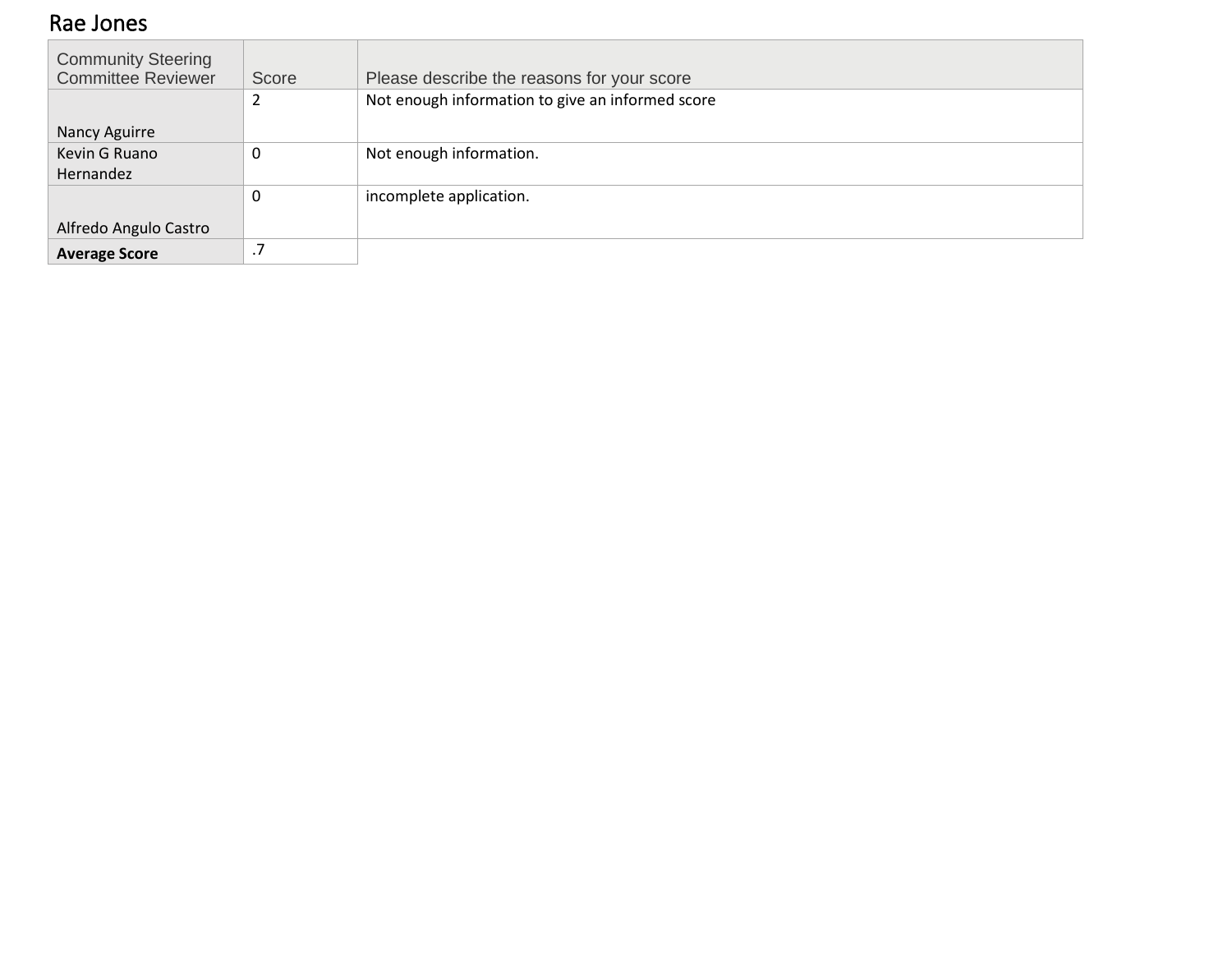## <span id="page-24-0"></span>Simren Sandhu

| <b>Community Steering</b><br><b>Committee Reviewer</b> | Score | Please describe the reasons for your score                                                            |
|--------------------------------------------------------|-------|-------------------------------------------------------------------------------------------------------|
|                                                        | 8     | Diverse: Asian voice missing on our committee                                                         |
|                                                        |       | Youth representative<br>$\bullet$                                                                     |
|                                                        |       | Represents San Pablo                                                                                  |
|                                                        |       | Represents the people impacted in area of study<br>$\bullet$                                          |
| Nancy Aguirre                                          |       |                                                                                                       |
|                                                        | 9     | The candidate is a young, Asian, woman who attends a local high school and is an activist with one of |
|                                                        |       | the biggest environmental justice organizations in the Bay Area and she holds a decision-making       |
|                                                        |       | power position within CA Youth Vs Big Oil, which expands all over California. This applicant shows    |
| Kevin G Ruano                                          |       | great potential and would be a good asset from the youth perspective.                                 |
| Hernandez                                              |       |                                                                                                       |
|                                                        | 8     | Lives and works in Study Area; young person very involved in local community organizations; Presents  |
|                                                        |       | understanding of the intersection between climate change and air quality concerns; fits some of the   |
|                                                        |       | criteria highlighted by CSC (youth; more Asian representation; San Pablo representation).             |
| Alfredo Angulo Castro                                  |       |                                                                                                       |
| <b>Average Score</b>                                   | 8.3   |                                                                                                       |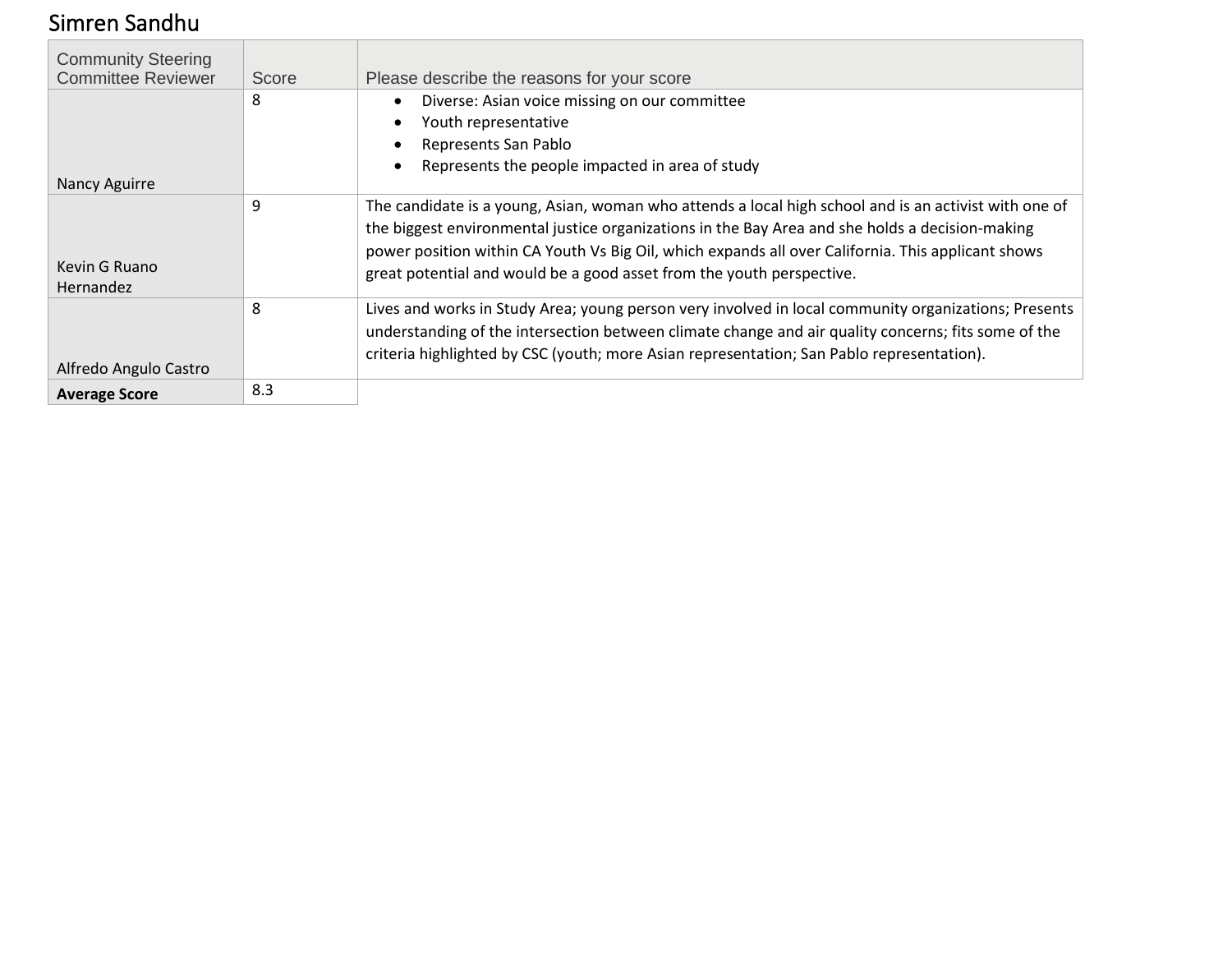#### <span id="page-25-0"></span>Susan Nishizaka

| <b>Community Steering</b> |           |                                                  |
|---------------------------|-----------|--------------------------------------------------|
| <b>Committee Reviewer</b> | Score     | Please describe the reasons for your score       |
|                           |           | Not enough information to give an informed score |
| <b>Nancy Aguirre</b>      |           |                                                  |
| Kevin G Ruano             | 0         | Insignificant information.                       |
| Hernandez                 |           |                                                  |
|                           | 0         | Incomplete application.                          |
| Alfredo Angulo Castro     |           |                                                  |
| <b>Average Score</b>      | $\cdot$ / |                                                  |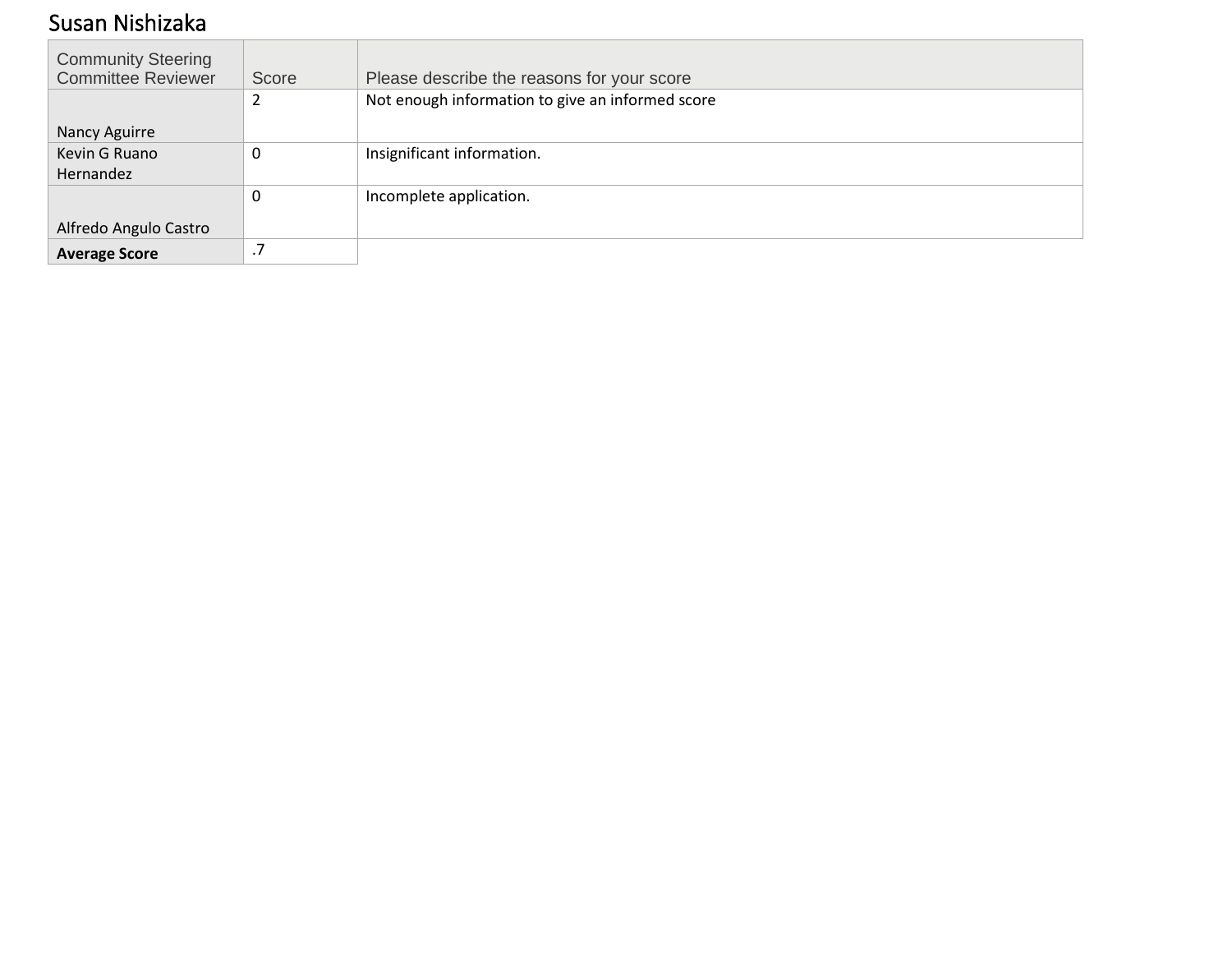# <span id="page-26-0"></span>Troy Almeida

| <b>Community Steering</b> |       |                                                                                                      |
|---------------------------|-------|------------------------------------------------------------------------------------------------------|
| <b>Committee Reviewer</b> | Score | Please describe the reasons for your score                                                           |
|                           |       | Nurse<br>$\bullet$                                                                                   |
|                           |       | Representative from other neighborhoods                                                              |
| Nancy Aguirre             |       | Diverse: person of color, voice needed from our community/commitee                                   |
| Kevin G Ruano             | 3     | Resident of El Sobrante with experience in health care, though the application is pretty empty.      |
| Hernandez                 |       |                                                                                                      |
|                           | 4     | employed as a nurse for SFGH and claims to have witnessed the effects of poor air quality but stated |
|                           |       | that they are not being affected by air pollution. Also, being interested in this committee isn't    |
|                           |       | essentially the criteria for becoming a member.                                                      |
| Alfredo Angulo Castro     |       |                                                                                                      |
| <b>Average Score</b>      | 4.7   |                                                                                                      |